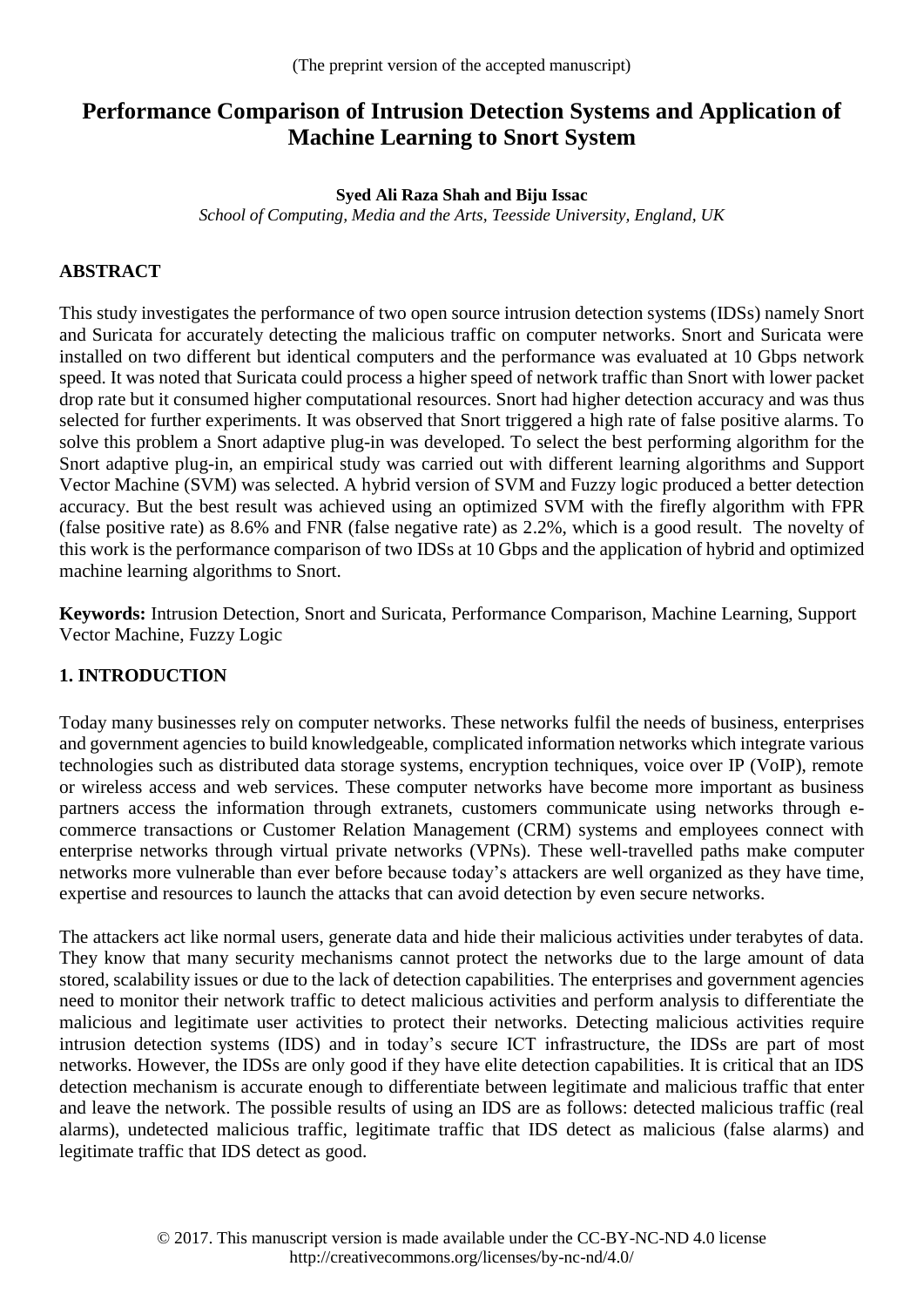The elite IDSs detect as much malicious traffic as possible and reduce the number of false alarms. There are a number of commercial IDSs available in the market such as Juniper, McAfee, Cisco, Symantec etc. [1]. The commercial IDS generally do not provide the ideal performance as advertised and could compromise computer network security. Like the commercial IDSs, there are a number of open source IDSs available such as Snort, Suricata and Bro.

Snort and Suricata [2] were chosen for our study as we felt they have comparable functions, detection rule sets and syntax. They are both under GNU GPL license. They both support intrusion prevention system (IPS) feature and support medium to high-speed network, though Suricata is more scalable with its multi-threaded architecture. Both support IPv6 traffic and their installation and deployment are easy. In contrast, Bro is a flexible script based IDS and its policy scripts or rules are written in its own Bro scripting language that does not rely on traditional signature detection [2]. It is under BSD license and does not support IPv6 traffic. Installation of Bro can be difficult. Unlike Snort or Suricata, Bro does not offer inline intrusion prevention features. Both Snort and Suricata have similar features such as a module to capture the network packets, a module to decode and classify the network packets and a module to detect accurately the malicious or legitimate packets based on a rule set defined by both IDSs. Snort and Suricata inspect network packets for possible malicious traffic through the rule set and trigger alarms when the packet payload matches with one of the rules [3].

The Snort IDS has been in development since 1998 by Sourcefire and has become the de-facto standard for IDSs over the last decade and has been extensively deployed and investigated in research studies. Snort has a single threaded architecture as shown in Figure 1 which uses the TCP/IP stack to capture and inspect network packets payload. [4]. Snort has added a multi-instance feature to its 2.9 release to address the limitation of single-thread and has hinted that version 3.0 will be multithreaded by default.



**Figure 1: Snort single threaded architecture**

The Suricata IDS was developed in 2010 by the Open Information Security Foundation (OISF). Suricata is publicised as a future next generation IDS integrating new ideas such as multithreading as shown in Figure 2. Based on the previous research it has improved on Snort because it uses multi-thread architecture to quickly capture and decode network packets [5].



**Figure 2: Suricata multi-threaded architecture**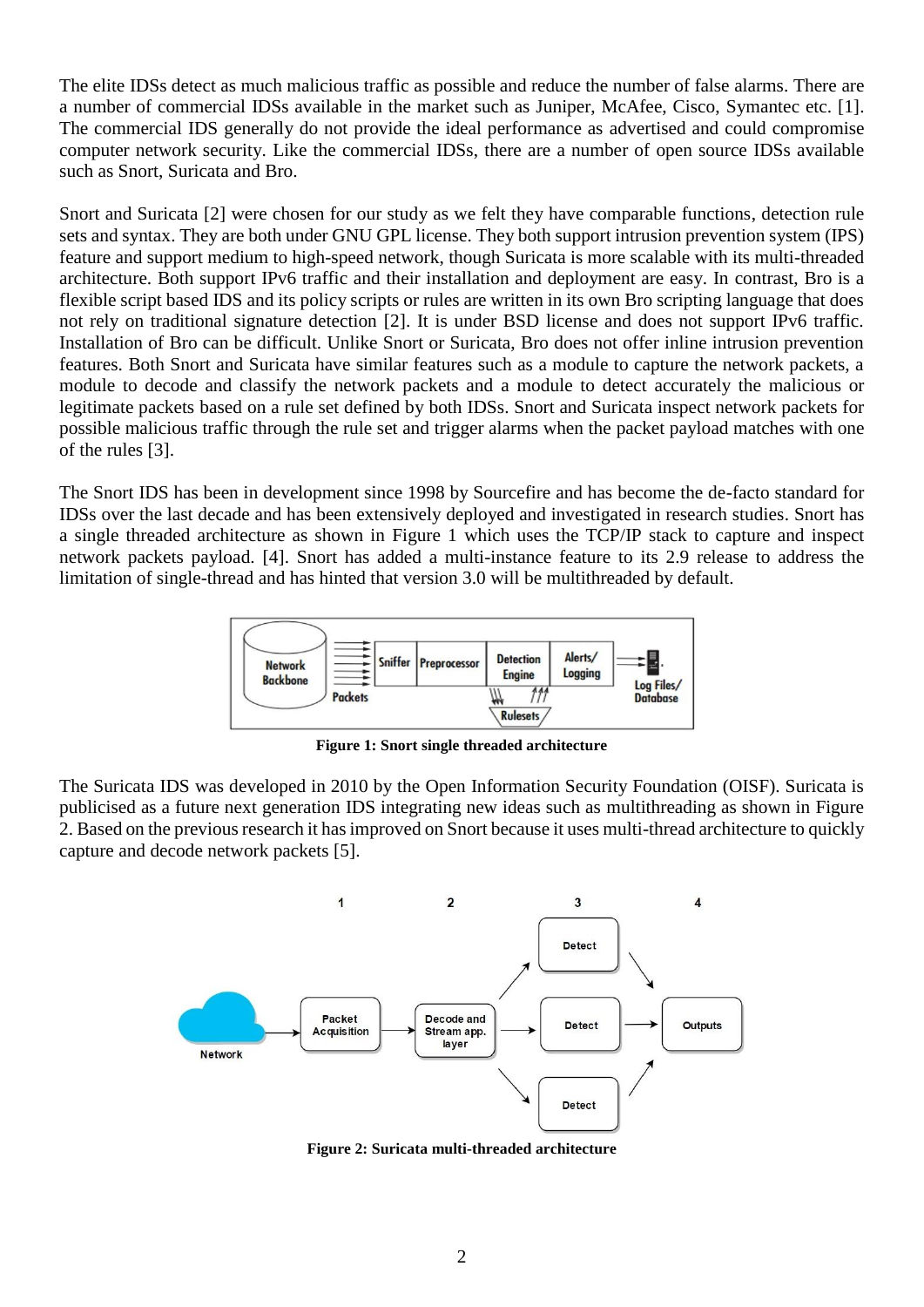Snort or Suricata can be installed on a computer host. The performance of both IDSs is directly proportional to the computer host performance in terms of CPU, memory utilisation and the packets drop rate by the network interface card.

The continued increase in network speed and malicious traffic causes significant problems for Snort and Suricata. Both IDSs have to process higher traffic volumes and inspect each incoming network packet to detect malicious traffic. In order for Snort and Suricata to have superior performance, both IDSs must process a vast volume of network traffic that can reach speeds up to 10 Gbps. If both IDSs fail to execute packet inspection at the required rate, they will drop the packets and allow malicious packets to enter the computer network undetected. Therefore, Snort and Suricata should be efficient enough to process network traffic up to 10 Gbps network speed.

Recently, numerous researchers have studied the support of machine learning algorithms for IDSs. Machine learning is a field of computer science that trains the computer to think like humans and take actions where required. In simple processing, a computer processes the information based on statements from primary memory. Machine learning techniques try to copy thinking processes such as logical reasoning, intuition, learning from the past, trial and error and generalisations [6].

Snort and Suricata use rules to detect the known malicious traffic. If malicious traffic matches with the rule set, then they will trigger the alarms. But both IDSs will not take any action against unknown malicious traffic. This is because Snort and Suricata do not use the machine learning techniques and hence cannot stop unknown malicious traffic. Machine learning techniques can help IDSs by accurately detecting the malicious traffic and therefore reduce the false positive alarms by proactively reacting against unknown malicious traffic. There are various machine learning algorithms that can be used for IDSs like Support Vector Machines, Decision Trees, Fuzzy Logic, BayesNet and NaiveBayes.

Snort and Suricata use pre-defined rules to detect malicious network traffic. If malicious traffic patterns match with the rule set then both IDSs trigger alarms, and these can be false positive, false negative or true positive alarms. Snort and Suricata alongside all the other IDSs have a common problem which is triggering false positive alarms [7]. For example, legitimate network traffic consists of DNS or web requests can lead the IDS to trigger a false positive alarm. This is because both IDSs have an identical rule set to match patterns for DNS or Web attacks. Therefore, false positive alarms affect the performance of Snort and Suricata and utilise a high computing resource for classifying the network traffic.

The aim of this paper is to do a performance comparison of Snort and Suricata and to implement machine learning algorithms on it to improve the detection accuracy. The aim led to the following objectives: (1) To critically review Snort and Suricata by measuring the performance and detection accuracy of both IDSs. (2) To evaluate the machine learning algorithms using three different datasets and to improve the selected IDS performance by implementing collective and optimized machine learning techniques through reducing the false positive alarms. The main contribution of this work is the performance comparison of Snort and Suricata at 10 Gbps and the application of the hybrid and optimized machine learning (ML) algorithms to Snort.

# **2. RELATED WORKS ON PERFORMANCE COMPARISON**

The idea of a performance comparison between Snort and Suricata is not new. Both perform well, but are not perfect and have limitations as shown in our experiments. Snort has a single-threaded architecture, and Suricata has a multi-threaded architecture which makes both IDS distinct from each other, but the rule set is the common feature of both IDS. Classifying the network traffic and accuracy of the rule set are the key elements of both IDS's performance. Furthermore, computer host performance has a clear impact on the overall IDS performance. A performance comparison study [8] was carried out on Snort and Suricata IDS and the experiments were performed to ascertain computer host resource utilisation performance and detection accuracy. The experiments were performed on two different computer hosts with different CPU,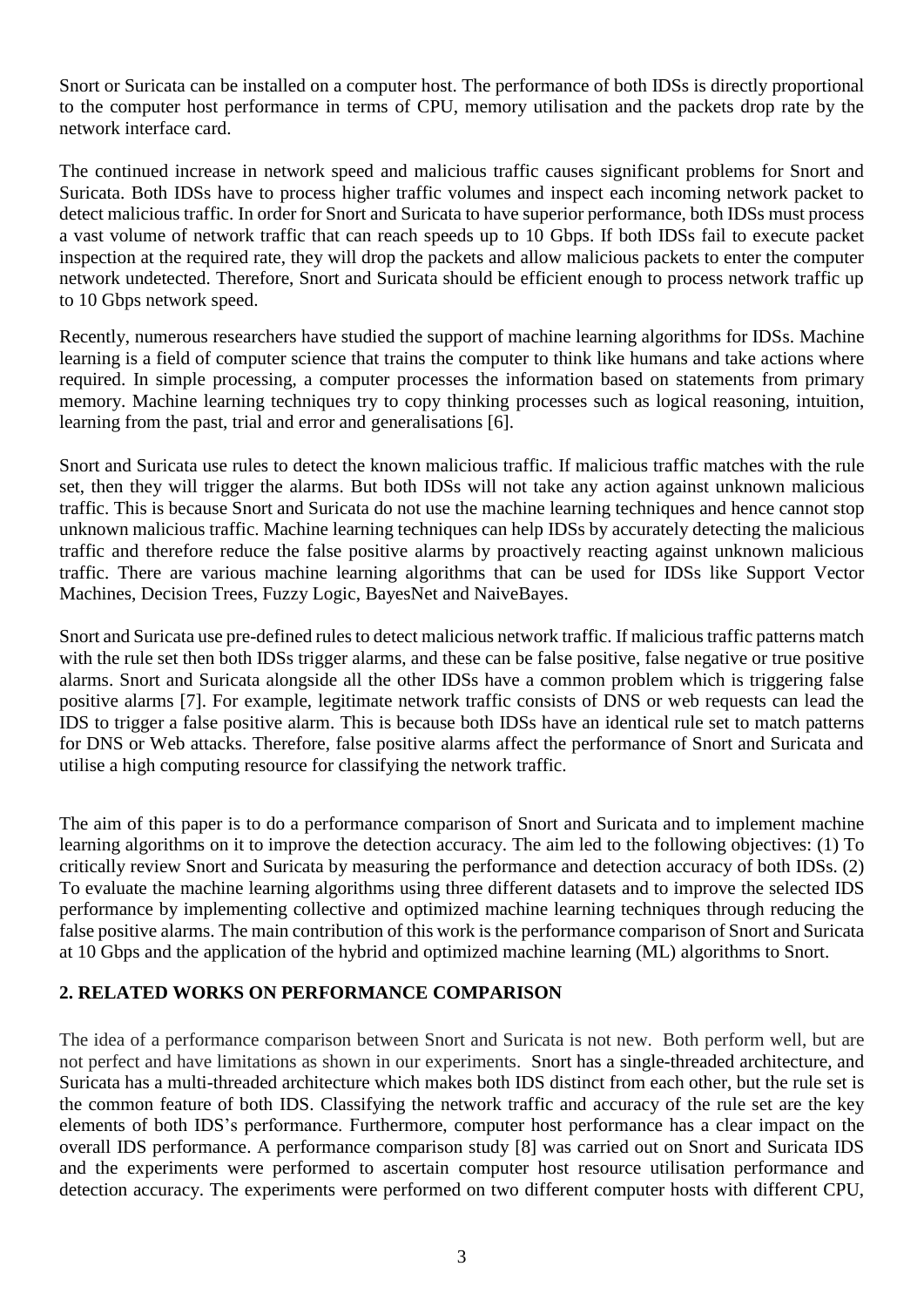memory and network card specifications. Their results showed that Suricata required a higher processing power to work well generally as compared to Snort. Moreover, the results showed that with higher processing power Suricata could accurately detect malicious traffic on the network and its rule set was effective [8].

Later in 2013, the administrative evaluation of three IDSs by Wang et al. concluded that Snort utilised low computing resources and its rule set accurately classified the legitimate and malicious network traffic. The researchers evaluated the performance of three IDSs in a simulated environment. The environment consisted of physical and virtual computers. The experiment results showed that Snort could have a negative impact on network traffic more than the other two tested IDSs [9].

Bulajoul et al. [10] designed a real network to carry out the experiments that used Snort IDS. This study demonstrated the lack of ability of Snort IDS to process a number of packets at high speed and it dropped packets without accurately analysing them. The study concluded that Snort IDS failed to process high-speed network traffic and the packet drop rate was higher. The researchers introduced a parallel IDS technology to reduce the packet drop rate as a solution. (Waleed, Anne & Mandeep, 2013). The performance of Snort IDS was improved by using dynamic traffic awareness histograms. This study discusses the most effective way to use the order of attack signature rules as well as the order of the rule field. The proposed approach uses the histograms for predicting the next signature rules and rule field orders. The simulation performed showed that the proposed approach significantly improved Snort performance [11].

Saboor et al. evaluated the Snort performance against DDoS. The evaluation methodology consisted of three different hardware configurations. The Snort performance was observed in terms of packet handling and detection accuracy against DDoS on three different hardware configurations. The experiments results showed that Snort packet handling could be improved by using better hardware configurations, but Snort detection capability was not improved by using better hardware [12]. Shahbaz, et al. [13] on the efficiency enhancement of IDS, addresses the problem of dimensionality reduction by proposing an efficient feature selection algorithm that considers the correlation between a subset of features and the behaviour class label.

Alhomoud et al. [14] have tested and analysed the performance of Snort and Suricata. Both were implemented on three different platforms (ESXi virtual server, Linux 2.6 and FreeBSD). The traffic speed of up to 2 Gbps was used in this paper. Albin [15] compared the performance of two open-source intrusion detection systems, Snort and Suricata, by evaluating the speed, memory requirements, and accuracy of the detection engines in a variety of experiments. Zammit [16] implemented an intrusion detection system that uses machine learning techniques to classify traffic generated from honeypot interactions. Huang et al. [17] analysed and implemented the Snort intrusion detection model in a campus network. Victor et al. [18] worked to design an operational model for minimization of false positive IDS alarms, including recurring alarms by the security administrator. White et al. [19] presents a thorough comparison of the performance of Snort and Suricata. They examine the performance of both systems as they scale system resources such as the number of CPU cores, the rule sets used and the workloads processed. There are other works that looks at measuring the intrusion detection capability as in [20], tweaking IDS performance as in [21], parallel design of IDS on many-core processors as in [22], an approach for unifying rule based deep packet inspection as in [23], a Better Snort Intrusion Detection/Prevention System (BSnort) that uses Aho-Corasick automaton as in [24], improving the accuracy of network intrusion detection systems as in [25], boosting throughput of Snort NIDS under Linux as in [26], evaluation studies of three IDS under various attacks and rule sets as in [27] etc.

### **3. DESCRIPTION OF RESEARCH METHODOLOGY**

Experiment scenarios were designed to make observations and to take measurements. This study demonstrated rigorous, repeatable, quantitative performance comparisons of both IDSs and evaluated the machine learning algorithms.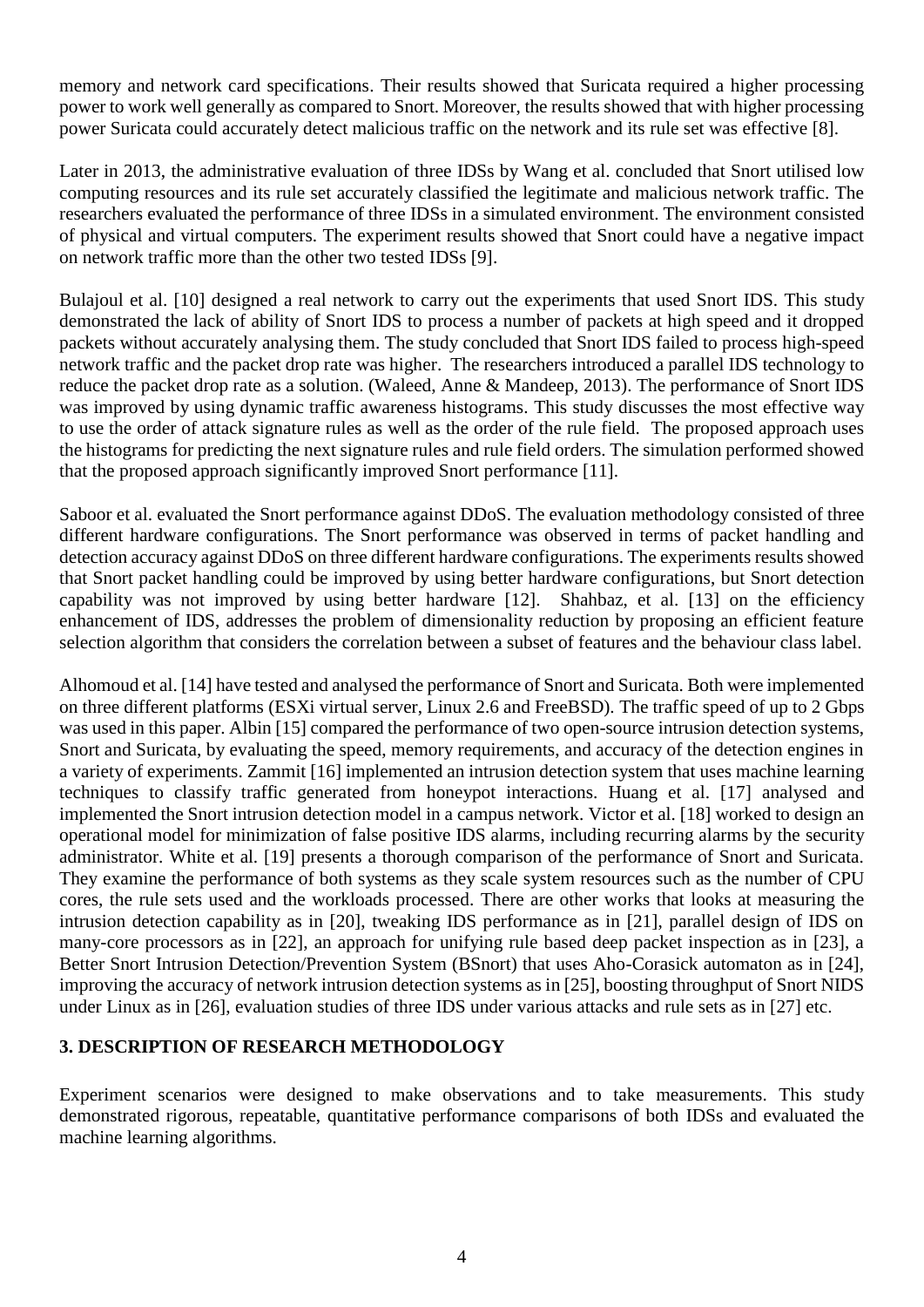The experiments consisted of a test bed which compared Snort and Suricata's detection accuracy in 10 Gbps network speed and with seven different types of malicious traffic. The seven types of malicious traffic were chosen because the rules could be applied consistently to both Snort and Suricata. Moreover, they are the most common types and covered a good number of attacks. The experiments compared the performance of both IDSs by measuring the percentage of CPU, memory utilisation and network packet drop rate. Snort and Suricata's rule set detection accuracy is measured by malicious traffic in a controlled experiment environment and compared the number of false positive, false negative and true positive alarms triggered by each IDS. The normal network traffic for the experiments was produced using three open source network traffic generators, namely Ostinato, NMAP, and NPING [28]. These tools can generate network traffic up to 20 Gbps. The malicious traffic was generated using Kali Linux Metasploit framework [29].



**Figure 3: Experiment Network**

The default rule set of Snort and Suricata were used for the experiments. Also, the legitimate network traffic and malicious traffic were generated and a combined traffic is given as input to Snort and Suricata. Some of the questions we had to ask were as follows. Which IDS has superior performance when processing network traffic up to 10 Gbps? Does the architecture of the IDS have an impact on this? What are the differences in the packet drop rate between Snort and Suricata when the CPU, memory and network utilisation increase? How accurate are Snort and Suricata's rule set, when processing legitimate network traffic alongside malicious traffic?

The experiment network that is shown in Figure 3 was built using Oracle Virtual Box. Five virtual machines (VMs) were created. Depending on the individual experiment requirements, network packets (legitimate and malicious) were produced at varying network speeds with network traffic generator tools. The five VMs were connected via a virtual switch using 10 Gbps Ethernet links. The experiment network consisted of highperformance VMs which were running Snort and Suricata. The latest available version of Snort (v2.9.6.1) and Suricata (v2.6.9) were used for the experiments.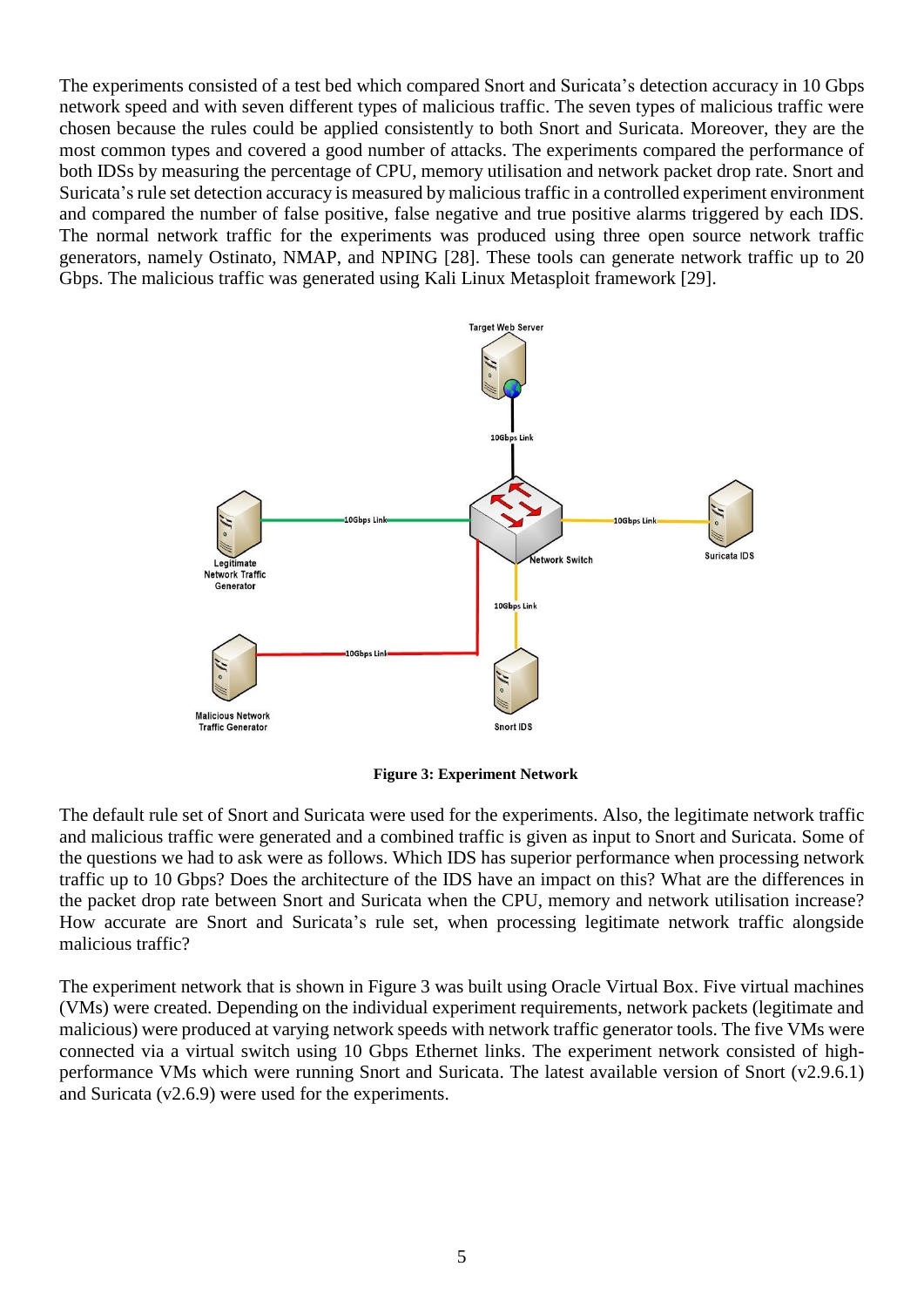### **4. EXPERIMENT SCENARIOS**

The experiment scenarios were planned and setup to compare the performance of Snort and Suricata on identical VMs using identical rule set and under the same test conditions.

### **4.1 Experiment Scenario One**

This experiment observed the real-time performance of Snort and Suricata while processing at a 10 Gbps legitimate network speed from a legitimate network traffic generator (Ostinato). The first experiment was carried out to compare Snort to Suricata's performance. To achieve accurate results, the experiment scenario was tested with packets size of 1,470 bytes for TCP, UDP and ICMP. These packets were injected to both IDSs with a network speed of 10 Gbps. The experiment consisted of a logical network diagram as shown in Figure 3. Each IDS was separately installed on identical VMs with default performance parameters and rule set. A number of tools were used to observe and record the measurements of CPU, memory, network utilisation and the packet drop rate. These include Metasploit Framework, Collectl, top, dstat, Snort logs, tcpdump, IPTRAF, nmap etc. and the experiment was conducted for 4 hours. We extended this to two more four-hour blocks, i.e. a total of 12 hours to increase the reliability of our findings. The following packets were injected as the background traffic ranging from 1 Gbps to 10 Gbps network speed as follows. (1) 1,000,000 UDP packets with a rate of 500 packets/sec, each packet size being 1,470 bytes (2) 1,000,000 TCP packets with a rate of 500 packets/sec, each packet size being 1,470 bytes (3) 1,000,000 ICMP packets with a rate of 1000 packets/sec, each packet size being 1,470 bytes.

| <b>Machine/Software</b><br><b>Type</b>               | Specification                                                                          | <b>Tools Used</b>                                                                   |
|------------------------------------------------------|----------------------------------------------------------------------------------------|-------------------------------------------------------------------------------------|
| CentOS 6.5                                           | Virtual Machine,<br>2.5 GHz 4 cores<br>CPU, 4 GB<br>Memory, 10<br>Gbps Ethernet        | Snort 2.9.6.1 IDS;<br>Collectl, top, dstat<br>Snort logs, tcpdump,<br><b>IPTRAF</b> |
| <b>Malicious Network</b><br><b>Traffic Generator</b> | Virtual Machine,<br>2 cores CPU, 2<br>GB Memory, 10<br>Gbps Ethernet                   | Kali Linux<br>Metasploit<br>Framework                                               |
| Cent $OS$ 6.5                                        | Virtual Machine,<br>2.5 GHz 4 cores<br>CPU, 4 GB<br>Memory, 10<br><b>Gbps Ethernet</b> | Suricata 2.9.6 IDS;<br>Collectl, top, dstat<br>Suricata logs,<br>tcpdump, IPTRAF    |
| Legitimate Network<br><b>Traffic Generator</b>       | Virtual Machine,<br>2 cores CPU, 2<br>GB Memory, 10<br>Gbps Ethernet                   | Ostinato, NMAP,<br><b>NPING</b>                                                     |
| Network Switch                                       | Virtual Switch                                                                         |                                                                                     |

#### **Table 1: Experiment network specifications**

The collected data from experiment one was recorded and observed. There are options to inject the packets normally or as bursts. The configuration option for burst traffic needs the number of bursts, the packets per burst and bursts per second. We chose normal traffic specifying the number of packets per second and number of packets. Also, multiple instances of packet injection can be made. The data gathered from experiment one showed that Suricata CPU utilisation was higher than that of Snort while processing the same 10 Gbps of network traffic. Table 2 provides the comparison results.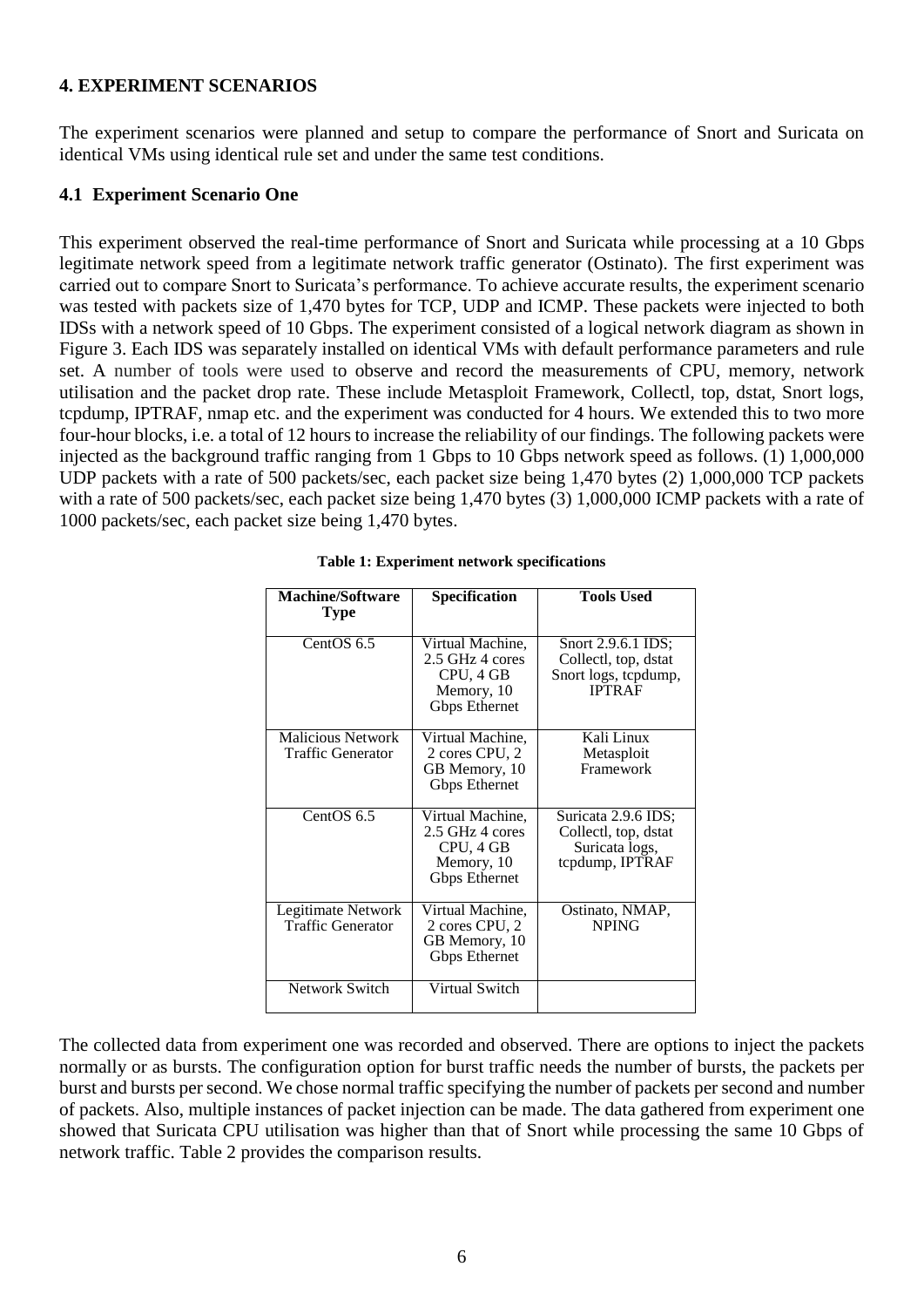Suricata's average CPU utilisation was 79.3 % for 2.4 GHz on the 4 core CPUs used with different traffic rates, while Snort's CPU sustained an average range utilisation of 67.7 % across the same metrics. Therefore, Snort's individual core CPU utilisation is proved lesser than that of Suricata. The collected performance data showed that Suricata's memory usage was greater than that of Snort as in Table 3. Suricata's average memory usage increased from 3.5 Gbytes when running at 1 Gbps and continued to increase at a variable rate to a maximum of 3.8 Gbytes when processing at 10 Gbps network speed.

|                | <b>First 4 hours</b> |                 | <b>Second 4 hours</b> |                 |               | Third 4 hours   |              | Average         |              | <b>Standard</b> |              | Confidence       |  |
|----------------|----------------------|-----------------|-----------------------|-----------------|---------------|-----------------|--------------|-----------------|--------------|-----------------|--------------|------------------|--|
|                |                      |                 |                       |                 |               |                 |              |                 |              | deviation       |              | Interval $(95%)$ |  |
| <b>Traffic</b> | <b>Snort</b>         | <b>Suricata</b> | <b>Snort</b>          | <b>Suricata</b> | <b>Snort</b>  | <b>Suricata</b> | <b>Snort</b> | <b>Suricata</b> | <b>Snort</b> | <b>Suricata</b> | <b>Snort</b> | <b>Suricata</b>  |  |
| rate           | (%)                  | (%)             | (%)                   | $(\%)$          | $\frac{6}{2}$ | $($ %)          | (%)          | $(\%)$          | (%)          | (%)             | (%)          | $($ %)           |  |
| 1 Gbps         | 50                   | 57              | 48                    | 52              | 50            | 57              | 49.3         | 55.3            | 0.9          | 2.4             | $\pm 2.3$    | ±5.9             |  |
| 2 Gbps         | 52                   | 59              | 51                    | 59              | 52            | 60              | 51.7         | 59.3            | 0.5          | 0.5             | $\pm 1.2$    | $\pm 1.2$        |  |
| 3 Gbps         | 54                   | 63              | 55                    | 61              | 54            | 63              | 54.3         | 62.3            | 0.5          | 0.9             | $\pm 1.2$    | $\pm 2.3$        |  |
| 4 Gbps         | 57                   | 75              | 54                    | 71              | 57            | 76              | 56.0         | 74.0            | 1.4          | 2.2             | $\pm 3.5$    | $\pm$ 5.4        |  |
| 5 Gbps         | 65                   | 65              | 61                    | 68              | 65            | 65              | 63.7         | 66.0            | 1.9          | 1.4             | $\pm 4.7$    | $\pm 3.5$        |  |
| 6 Gbps         | 63                   | 75              | 64                    | 70              | 63            | 75              | 63.3         | 73.3            | 0.5          | 2.4             | $\pm 1.2$    | ±5.9             |  |
| 7 Gbps         | 70                   | 73              | 68                    | 70              | 70            | 73              | 69.3         | 72.0            | 0.9          | 1.4             | $\pm 2.3$    | $\pm 3.5$        |  |
| 8 Gbps         | 63                   | 80              | 66                    | 77              | 63            | 80              | 64.0         | 79.0            | 1.4          | 1.4             | $\pm 3.5$    | $\pm 3.5$        |  |
| 9 Gbps         | 70                   | 78              | 68                    | 74              | 70            | 78              | 69.3         | 76.7            | 0.9          | 1.9             | $\pm 2.3$    | $\pm 4.7$        |  |
| 10 Gbps        | 69                   | 80              | 65                    | 78              | 69            | 80              | 67.7         | 79.3            | 1.9          | 0.9             | $\pm 4.7$    | $\pm 2.3$        |  |

**Table 2: CPU utilisation (%) for Snort and Suricata for different traffic rates**

|                | <b>First 4 hours</b> |                                 | <b>Second 4 hours</b> |     | Third 4 hours |                               | Average |                | <b>Standard</b> |                 | Confidence       |                 |
|----------------|----------------------|---------------------------------|-----------------------|-----|---------------|-------------------------------|---------|----------------|-----------------|-----------------|------------------|-----------------|
|                |                      |                                 |                       |     |               |                               |         |                |                 | deviation       | Interval $(95%)$ |                 |
| <b>Traffic</b> |                      | <b>Snort   Suricata   Snort</b> |                       |     |               | Suricata Snort Suricata Snort |         | Suricata Snort |                 | <b>Suricata</b> | <b>Snort</b>     | <b>Suricata</b> |
| rate           |                      |                                 |                       |     |               |                               |         |                |                 |                 |                  |                 |
| 1 Gbps         | 2.9                  | 3.6                             | 2.7                   | 3.4 | 2.5           | 3.5                           | 2.7     | 3.5            | 0.2             | 0.1             | $\pm 0.4$        | $\pm 0.2$       |
| 2 Gbps         | 3.0                  | 3.7                             | 2.8                   | 3.4 | 2.6           | 3.5                           | 2.8     | 3.5            | 0.2             | 0.1             | $\pm 0.4$        | $\pm 0.3$       |
| 3 Gbps         | 3.0                  | 3.6                             | 3.0                   | 3.5 | 2.8           | 3.6                           | 2.9     | 3.6            | 0.1             | 0.0             | $\pm 0.2$        | $\pm 0.1$       |
| 4 Gbps         | 3.1                  | 3.6                             | 3.0                   | 3.5 | 2.9           | 3.6                           | 3.0     | 3.6            | 0.1             | 0.0             | $\pm 0.2$        | $\pm 0.1$       |
| 5 Gbps         | 3.2                  | 3.8                             | 3.1                   | 3.7 | 3.1           | 3.7                           | 3.1     | 3.7            | 0.0             | 0.0             | $\pm 0.1$        | $\pm 0.1$       |
| 6 Gbps         | 3.3                  | 3.7                             | 3.0                   | 3.8 | 3.0           | 3.6                           | 3.1     | 3.7            | 0.1             | 0.1             | $\pm 0.4$        | $\pm 0.2$       |
| 7 Gbps         | 3.0                  | 3.7                             | 3.1                   | 3.7 | 3.0           | 3.7                           | 3.0     | 3.7            | 0.0             | 0.0             | $\pm 0.1$        | $\pm 0.0$       |
| 8 Gbps         | 3.3                  | 3.8                             | 3.1                   | 3.7 | 3.0           | 3.7                           | 3.1     | 3.7            | 0.1             | 0.0             | $\pm 0.3$        | $\pm 0.1$       |
| 9 Gbps         | 3.4                  | 3.7                             | 3.2                   | 3.7 | 3.2           | 3.7                           | 3.3     | 3.7            | 0.1             | 0.0             | $\pm 0.2$        | $\pm 0.0$       |
| 10 Gbps        | 3.2                  | 3.8                             | 3.2                   | 3.8 | 3.2           | 3.7                           | 3.2     | 3.8            | 0.0             | 0.0             | $\pm 0.0$        | $\pm 0.1$       |

**Table 3: Memory utilisation (Gbps) for Snort and Suricata for different traffic rates**

Snort's average memory usage was comparatively less, starting at 2.7 Gbytes at 1 Gbps and continued to perform with reduced memory usage across all network speeds culminating in a memory usage of 3.2 Gbytes while processing at 10 Gbps network speed. Suricata's memory usage is more to do with the multithreaded architecture.

When the network traffic speed started to increase, then the CPU and memory utilisation also started to increase for both IDSs. Snort and Suricata log files statistically showed the process with packets at variable network speeds and the amount of CPU and memory utilisation. Snort's packet processing engine was slower than Suricata's processing engine. The same amount (1,000,000 packets) of UDP, TCP and ICMP packets were injected into both IDSs for a 12-hour time duration (i.e. three 4-hour slots). Suricata showed excellent performance when compared to Snort while processing large amounts of packets. The average processing rate was 82,223 packets/second during the 12-hour period, whereas Snort's average processing rate was 60,866 packets/second during the same timeframe. Table 4 shows the observed packets processing rate between Snort and Suricata.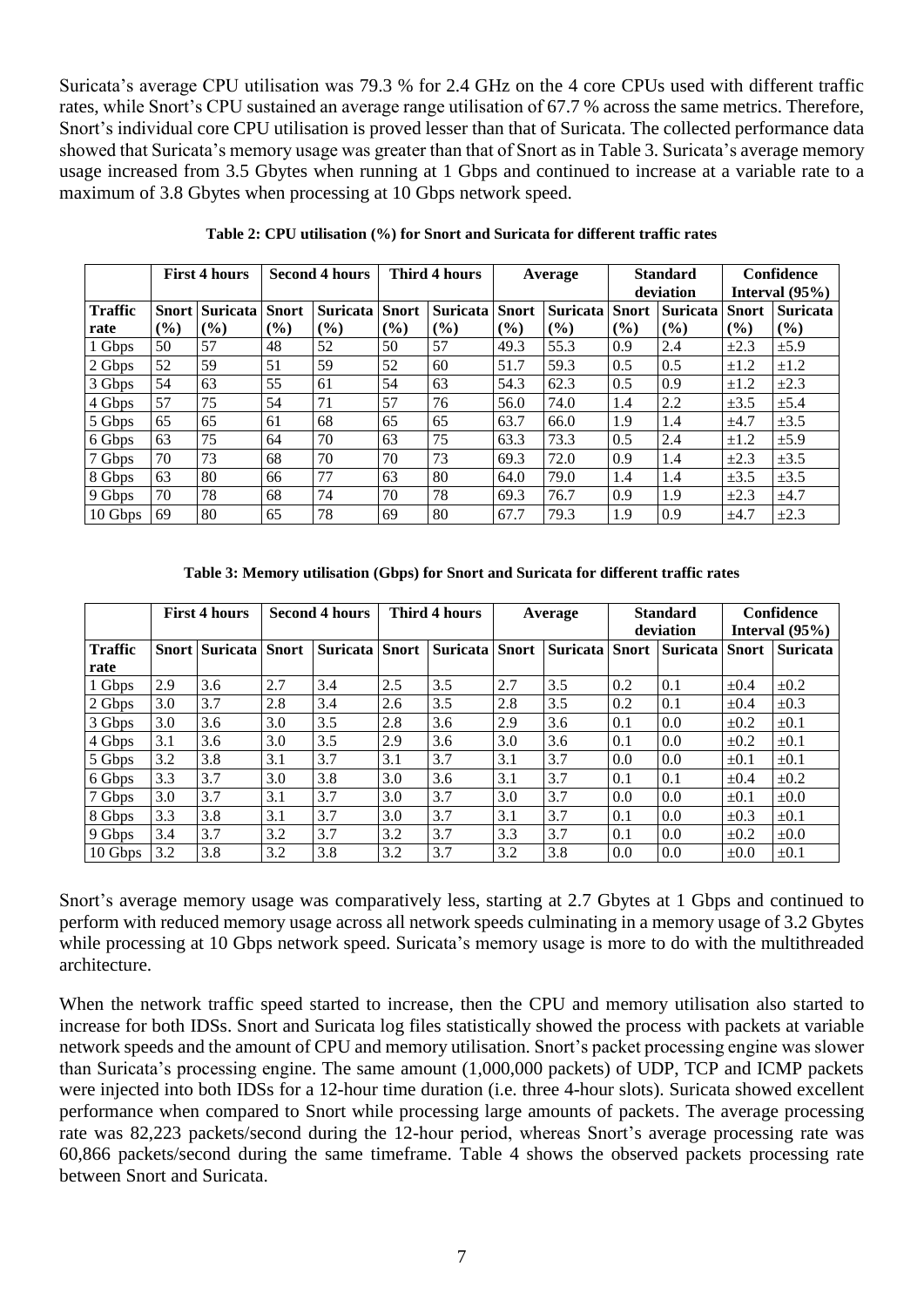As shown in Table 5, the network performance remained an issue as Snort dropped more packets at 10 Gbps network speed compared to Suricata. The experiment was done in three blocks of 4 hours as before, and the average value is taken from the three values for UDP, TCP and ICMP for both IDS.

|             | <b>First 4 hours</b>            |        | <b>Second 4 hours</b>           |        | Third 4 hours                   |        | <b>Average processing</b><br>rate (per sec) |              |  |
|-------------|---------------------------------|--------|---------------------------------|--------|---------------------------------|--------|---------------------------------------------|--------------|--|
| <b>Time</b> | <b>Suricata</b><br><b>Snort</b> |        | <b>Suricata</b><br><b>Snort</b> |        | <b>Suricata</b><br><b>Snort</b> |        | <b>Suricata</b>                             | <b>Snort</b> |  |
| elapsed     |                                 |        |                                 |        |                                 |        |                                             |              |  |
| (sec)       |                                 |        |                                 |        |                                 |        |                                             |              |  |
| 900         | 50,000                          | 30,000 | 55,000                          | 33,000 | 52,000                          | 31,000 | 52.333.3                                    | 31.333.3     |  |
| 1800        | 60,000                          | 40,000 | 62,000                          | 38,000 | 60,000                          | 40,000 | 60,666.7                                    | 39,333.3     |  |
| 2700        | 75,000                          | 50,000 | 72,000                          | 49,000 | 71,000                          | 48,000 | 72,666.7                                    | 49,000.0     |  |
| 3600        | 90,000                          | 65,000 | 85,000                          | 60,000 | 88,000                          | 62,000 | 87.666.7                                    | 62,333.3     |  |
| 7200        | 90,000                          | 70,000 | 88,000                          | 68,000 | 90,000                          | 69,000 | 89.333.3                                    | 69,000.0     |  |
| 8100        | 95,000                          | 70,000 | 93,000                          | 70,000 | 91,000                          | 68,000 | 93,000.0                                    | 69.333.3     |  |
| 9000        | 90,000                          | 72,000 | 91,000                          | 71,000 | 92,000                          | 70,000 | 91,000.0                                    | 71,000.0     |  |
| 10800       | 90,000                          | 75,000 | 92,000                          | 76,000 | 90,000                          | 74,000 | 90,666.7                                    | 75,000.0     |  |
| 13500       | 95,000                          | 72,000 | 94,000                          | 70,000 | 93,000                          | 71,000 | 94,000.0                                    | 71,000.0     |  |
| 14400       | 90.000                          | 70,000 | 92,000                          | 72,000 | 91,000                          | 72,000 | 91,000.0                                    | 71,333.3     |  |

**Table 4: Snort and Suricata packet processing rate (per second)**

| Table 5: Average packets drop at varying network speed |
|--------------------------------------------------------|
|                                                        |

|                                |              | <b>Packet Drop Rates (average)</b> |              |            |              |                 |  |  |  |  |  |  |  |
|--------------------------------|--------------|------------------------------------|--------------|------------|--------------|-----------------|--|--|--|--|--|--|--|
| <b>Network</b><br><b>Speed</b> |              | <b>UDP</b>                         |              | <b>TCP</b> | <b>ICMP</b>  |                 |  |  |  |  |  |  |  |
|                                | <b>Snort</b> | <b>Suricata</b>                    | <b>Snort</b> | Suricata   | <b>Snort</b> | <b>Suricata</b> |  |  |  |  |  |  |  |
| 1 Gbps                         | 3.2%         | 1.5%                               | 1.5%         | $0\%$      | 7.0%         | 3.5%            |  |  |  |  |  |  |  |
| 2 Gbps                         | 4.1%         | 2.0%                               | 3.1%         | 1.0%       | 8.2%         | 4.1%            |  |  |  |  |  |  |  |
| 3 Gbps                         | 4.8%         | 2.5%                               | 4.9%         | 2.2%       | 9.8%         | 4.9%            |  |  |  |  |  |  |  |
| 4 Gbps                         | 6.3%         | 2.9%                               | 7.2%         | 3.6%       | 10.5%        | 5.5%            |  |  |  |  |  |  |  |
| 5 Gbps                         | 7.5%         | 3.7%                               | 9.5%         | 4.1%       | 11. %5       | 6.2%            |  |  |  |  |  |  |  |
| 6 Gbps                         | 9.6%         | 5.0%                               | 12.1%        | 5.3%       | 13.0%        | 6.9%            |  |  |  |  |  |  |  |
| 7 Gbps                         | 10.8%        | 5.9%                               | 14.8%        | 6.2%       | 14.2%        | 8.0%            |  |  |  |  |  |  |  |
| 8 Gbps                         | 11.7%        | 6.6%                               | 16.4%        | 7.4%       | 15. %6       | 8.6%            |  |  |  |  |  |  |  |
| 9 Gbps                         | 12.8%        | 7.2%                               | 18.2%        | 8.0%       | 16.1%        | 9.1%            |  |  |  |  |  |  |  |
| 10 Gbps                        | 14.0%        | 8.0%                               |              | 9.0%       | 17.0%        | 10.0%           |  |  |  |  |  |  |  |

Snort and Suricata's log files identified that at 10 Gbps network speed, the host operating system (CentOS 6.5 Linux) was accountable for the total number of packets dropped by both IDSs. The analysis was conducted by observing the host operating system event viewer logs and it was discovered that CentOS 6.5 Linux memory buffers were consumed with packets before both IDSs could read the data contained within. When processing at 100 Mbps and 1 Gbps this problem did not occur. This clearly showed that with higher buffer memory, the packet drop could be reduced for 10 Gbps traffic.

#### **4.2 Experiment Scenario Two**

This experiment was planned to determine how accurately Snort and Suricata rule set inspected the 10 Gbps network traffic to correctly classify the legitimate and malicious traffic. The metrics listed below were used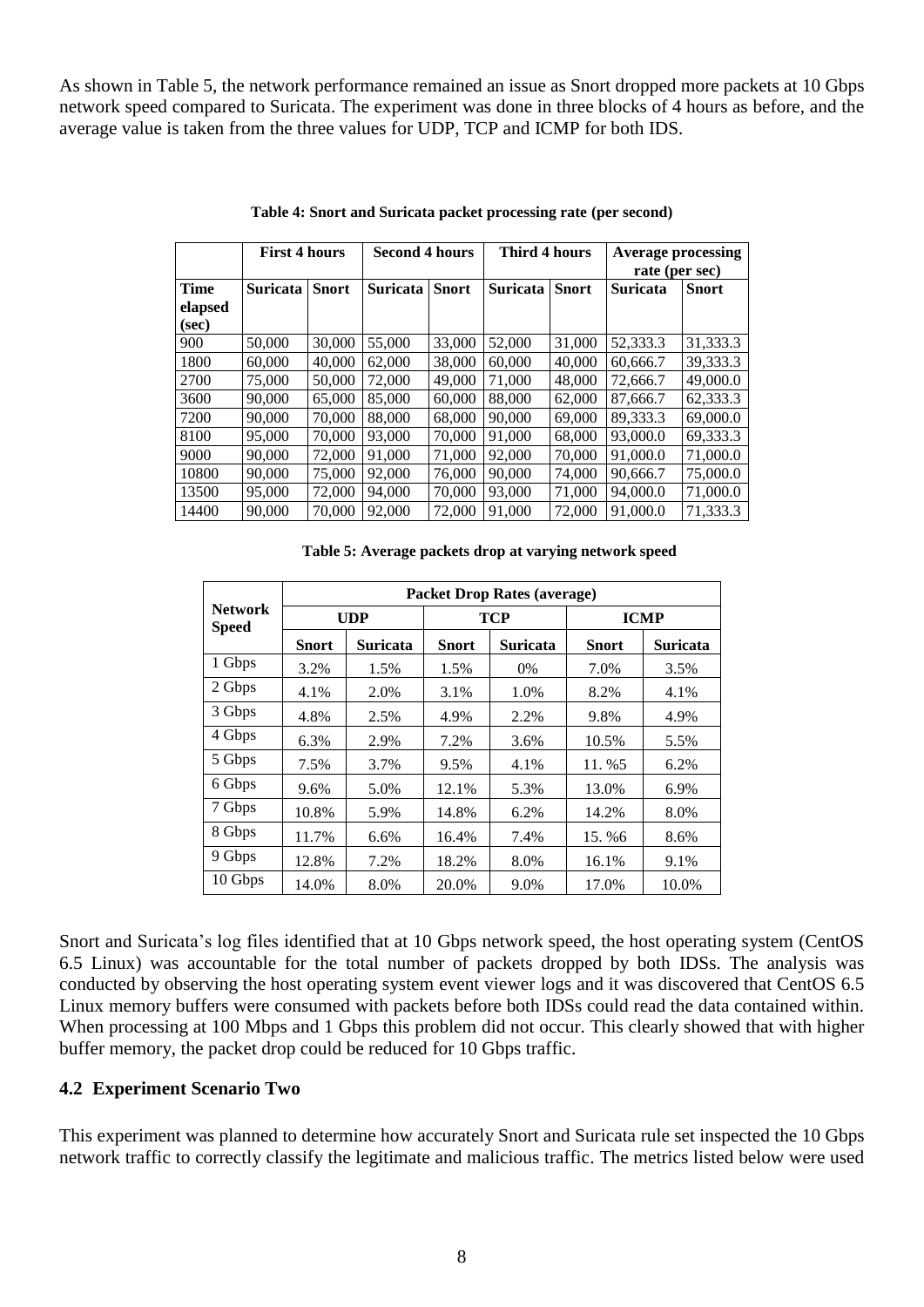to measure the detection accuracy of both IDSs. We are not considering True Negative Rate as it is not relevant to us.

### **False Positive Rate (FPR)**

This is the likelihood that the IDS will trigger an alarm when there is no intrusion. This was measured by FPR percentage. It triggers an excessive rate of false positive alarms when they do not accurately differentiate between legitimate and malicious network traffic [30].

### **False Negative Rate (FNR)**

This is the likelihood that the IDS does not trigger an alarm when there is an intrusion. This was measured by FNR percentage. It does not trigger false negative alarms and allow the network traffic to pass through when the IDS do not have the matching rule set for network traffic [30].

### **True Positive Rate (TPR)**

This is the likelihood that IDS trigger an alarm when an intrusion is detected. This was measured by TPR percentage. It triggers a true positive alarm when they accurately detect malicious traffic [30].

The experiment tested the accuracy of Snort and Suricata with two test conditions.

- 1. Measuring false positive, false negative and true positive rates of both IDSs with legitimate traffic.
- 2. Measuring false positive, false negative and true positive rates of both IDSs with combined legitimate and malicious traffic at a fixed 10 Gbps network speed.

A default rule set and a default performance configuration of both IDSs were used. Snort and Suricata have identical rule sets to identify malicious network traffic. The seven different types of malicious network traffic were injected and common rule set was observed as per the default rule set. The number of common rule set for both IDSs is shown in Table 6.

| No. | <b>Rules and Malicious</b><br><b>Traffic Type</b> | <b>Number of Rules</b> |
|-----|---------------------------------------------------|------------------------|
|     | <b>SSH</b>                                        | 13                     |
| 2   | DoS/DDoS                                          | 69                     |
| 3   | <b>FTP</b>                                        | 75                     |
|     | <b>HTTP</b>                                       | 110                    |
| 5   | <b>ICMP</b>                                       | 125                    |
| 6   | ARP                                               | 21                     |
|     | SCAN                                              | 30                     |

#### **Table 6: Number of common rule set**

### **4.2.1 Modeling the attack**

This experiment required a target server running HTTP, FTP and SSH services as shown in Figure 3. Using Kali Linux Metasploit framework the seven types of malicious traffic were generated as shown in Table 6, along with the legitimate traffic. They were all injected to both IDSs to simulate the attacks. Finally, each IDS will inspect the legitimate and malicious traffic and will trigger alarms when the input traffic matches the rule set. The number of alarms (false positive, false negative and true positive) will show how accurately Snort and Suricata classifies the network traffic. The Metasploit framework is used to generate malicious traffic with different exploits and payloads. For example, before executing the payload successfully, an exploit should be identified in the victim computer like open ports through a scan. The basic steps for exploiting a system using the Metasploit Framework which provides different exploits and payloads for different operating systems like Windows, Linux or Mac OS are as follows: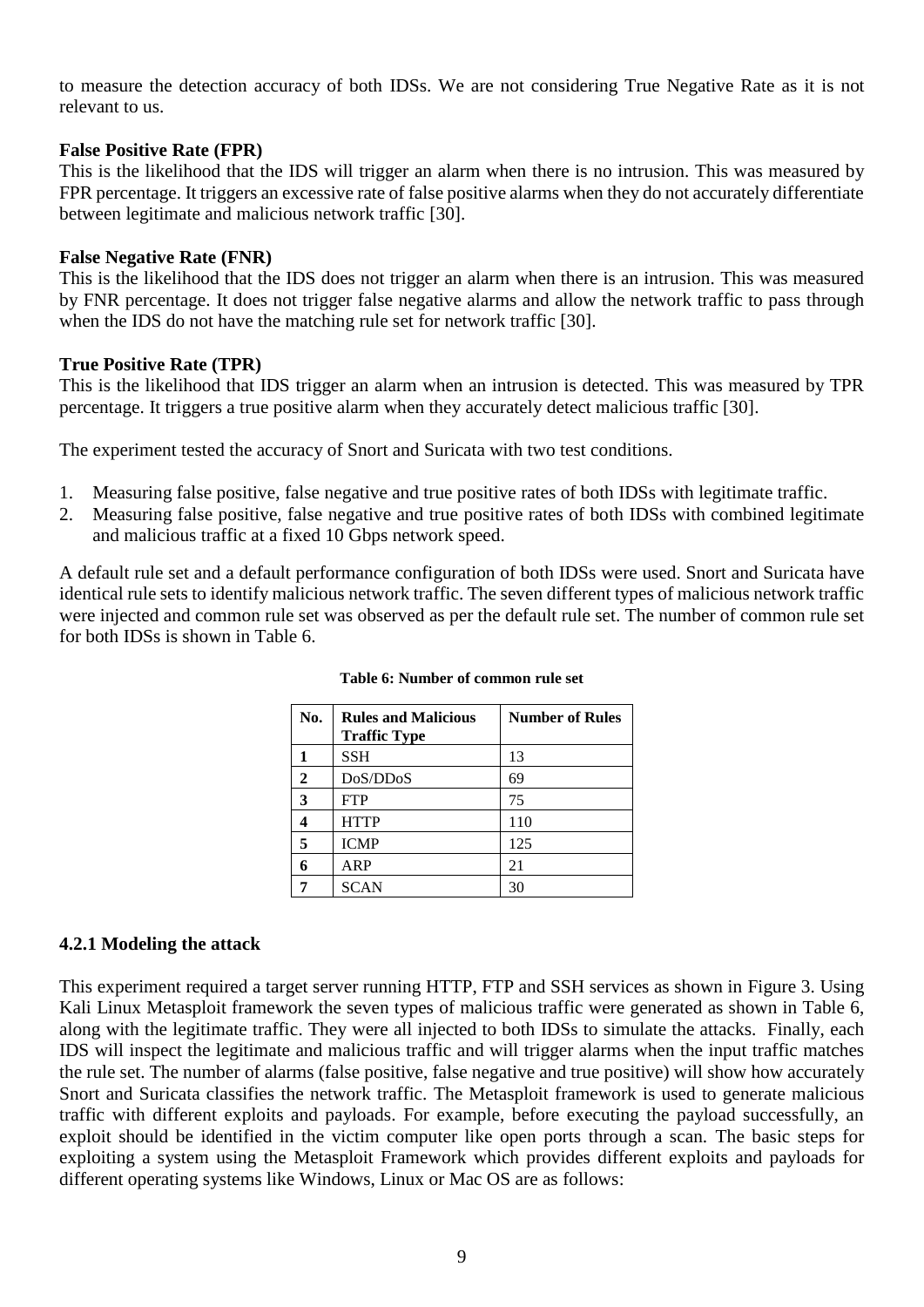- 1. Selecting and configuring an exploit which will take advantage of the bugs in an operating system. It may be worthwhile to check whether the target is open to this attack.
- 2. Selecting and setting up a payload which will be the program that will get executed on the target.
- 3. Selecting an encoding technique to avoid detection by the IDS.
- 4. Running the exploit.

We can better understand the need for IDS when we understand the way the network attack is done. To run an exploit the information on the attack target system like the operating system and what services it runs, is needed. This information can be collected with port scanning and fingerprinting tools such as Nmap, or other similar tools. The Metasploit framework is modular and we can mix and match different payloads and exploits to achieve the needed results. The examples of Snort and Suricata IDS rules are as follows and they use a similar syntax in this case.

- A simple Snort rule is: alert icmp any any  $\rightarrow$  any any (msg: "ICMP Packet"; sid:477; rev:3;). This rule does alerting when there is an ICMP packet (ping traffic).
- A simple Suricata rule is: alert http any any  $\rightarrow$  any any (msg: "Do not read gossip during work"; content:"Scarlett"; nocase; classtype:policy-violation; sid:1; rev:1;). This rule will cause an alert when there is browsing or http traffic.

The Metasploit architecture utilises distinct libraries, and the most important one is the Ruby Extension (Rex) library as in figure 4.



**Figure 4: Metasploit framework architecture [29]**

These libraries are an accumulation of tasks, functions and operations used by the framework. Rex has no dependencies and has the exploitation utility class along with others. The MSF core library extends Rex and allows to communicate with exploit modules. The core library extends the base library which is connected to a different user interface that helps to use command console and the web interface. The later version of the Metasploit framework has around 1412 exploits, 802 auxiliaries, 361 payloads, 327 encoders and 8 nops as shown in the bottom part of figure 4. It is through an exploit that the attacker takes advantage of a flaw in a system, service or application. A payload is the segment of code that can be executed on the exploited system. The auxiliary gives additional options for fuzzing, scanning, recon, DoS attack etc. The encoders are used to obfuscate modules to masquerade and avoid detection by security systems like antivirus or firewall. Nop is No Operation prevents the payload from crashing while executing jump statements in the shell code [29].

A typical network attack pattern can be as in Figure 5. Through a network scan, an attacker can get enough information to execute an exploit remotely, use some stolen information through social engineering or to do a client-side attack.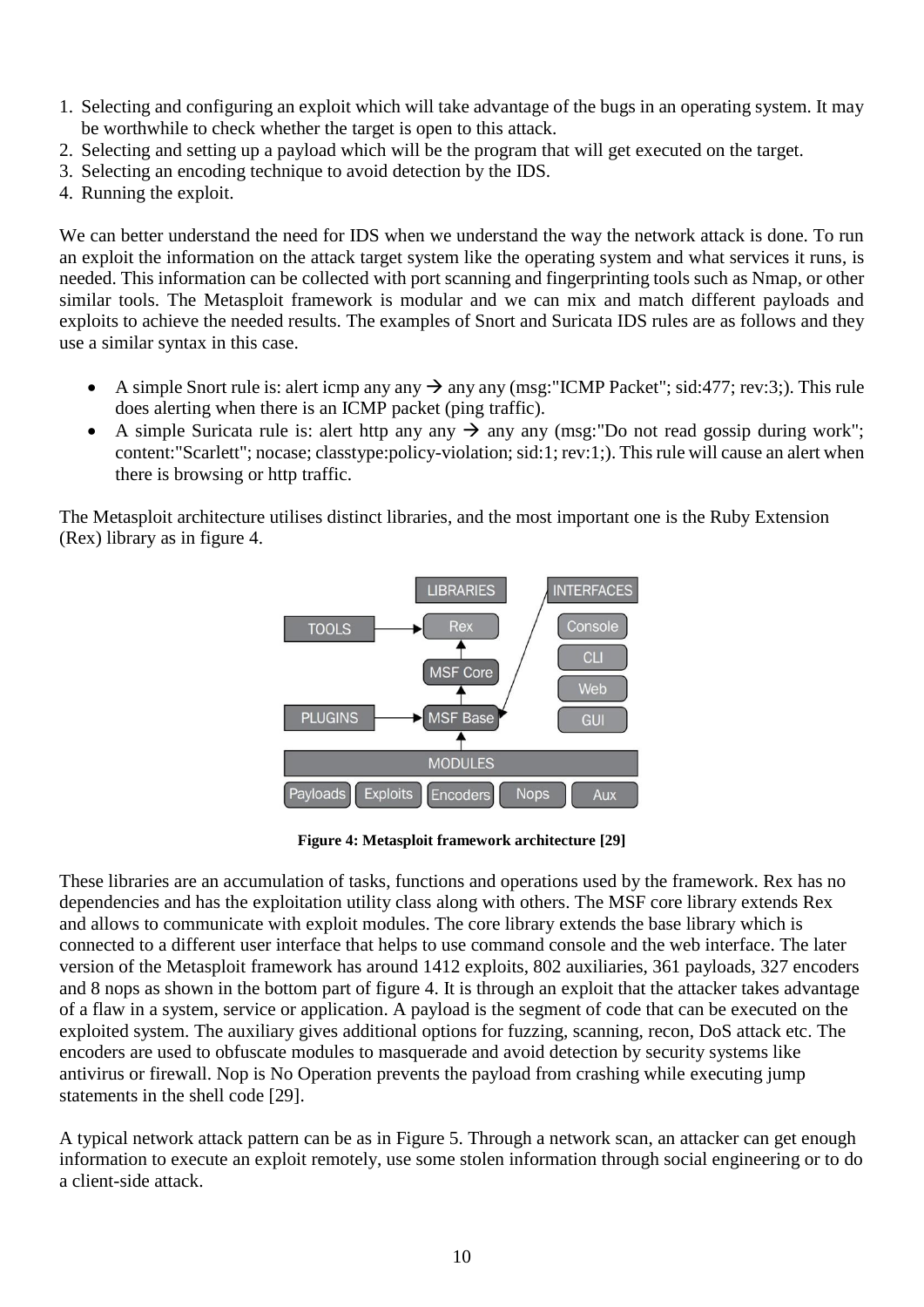This could help to escalate the access privileges of the attacker which could lead to stealing of data or exploration of the system. After that, there is also a possibility of pivoting which allows the attacker to move around to other services through exploiting the initial vulnerability. An intrusion detection can alert the administrator when the attacker goes into the second level after the network scan. Some of the performance measurement parameters of the IDS accuracy are as follows.



**Figure 5: Network attack pattern [31]**

True Positive (TP): True is identified as true, which is correct identification True Negative (TN): False is identified as false, which is correct identification False Positive (FP): True is identified as false, which is wrong identification False Negative (FN): False is identified as true, which is wrong identification

 $P = TP + FN$  (number of correct identification)  $N = FP + TN$  (number of wrong identification)

| True Positive Rate (TPR) = TP / $P = TP / (TP + FN)$  |  |
|-------------------------------------------------------|--|
| False Positive Rate (FPR) = FP / $N = FP$ / (FP + TN) |  |
|                                                       |  |

False Negative Rate  $(FNR) = FN / P = FN / (FN + TP)$  (3)

Experiment two analysed the detection accuracy of Snort and Suricata while processing the legitimate and malicious network traffic. Both the IDSs were kept at the default setting. The first accuracy test was performed using the legitimate network traffic generator which injected UDP, TCP and ICMP packets to both IDSs. The time duration for the first test was 12 hours, i.e. three 4-hour blocks. The log files of Snort and Suricata were analysed, and the results are shown in Table 7. The Suricata's false positive rate (FPR) was higher when processing UDP, TCP and ICMP packets than Snort's FPR. However, Snort did not trigger true positive rate (TPR 0%) and false negative rate (FNR 0%) alarms. In contrast, Suricata triggered a 39% FNR and 3% TPR. Therefore, Snort triggered less false positive alarms. While false negative alarms were observed in both IDSs, Snort's detection accuracy was found to be superior to Suricata in this scenario.

|  | Table 7: Normal traffic accuracy measurements |
|--|-----------------------------------------------|
|--|-----------------------------------------------|

| <b>Normal</b>  | Snort      |            |            | <b>Suricata</b> |            |            |  |  |
|----------------|------------|------------|------------|-----------------|------------|------------|--|--|
| <b>Traffic</b> | <b>FPR</b> | <b>FNR</b> | <b>TPR</b> | <b>FPR</b>      | <b>FNR</b> | <b>TPR</b> |  |  |
| <b>UDP</b>     | 11%        | $0\%$      | 0%         | 23%             | 3%         | $0\%$      |  |  |
| <b>TCP</b>     | 10%        | $0\%$      | 0%         | 32%             | 9%         | 0%         |  |  |
| <b>ICMP</b>    | 3%         | $0\%$      | 0%         | 39%             | 27%        | 3%         |  |  |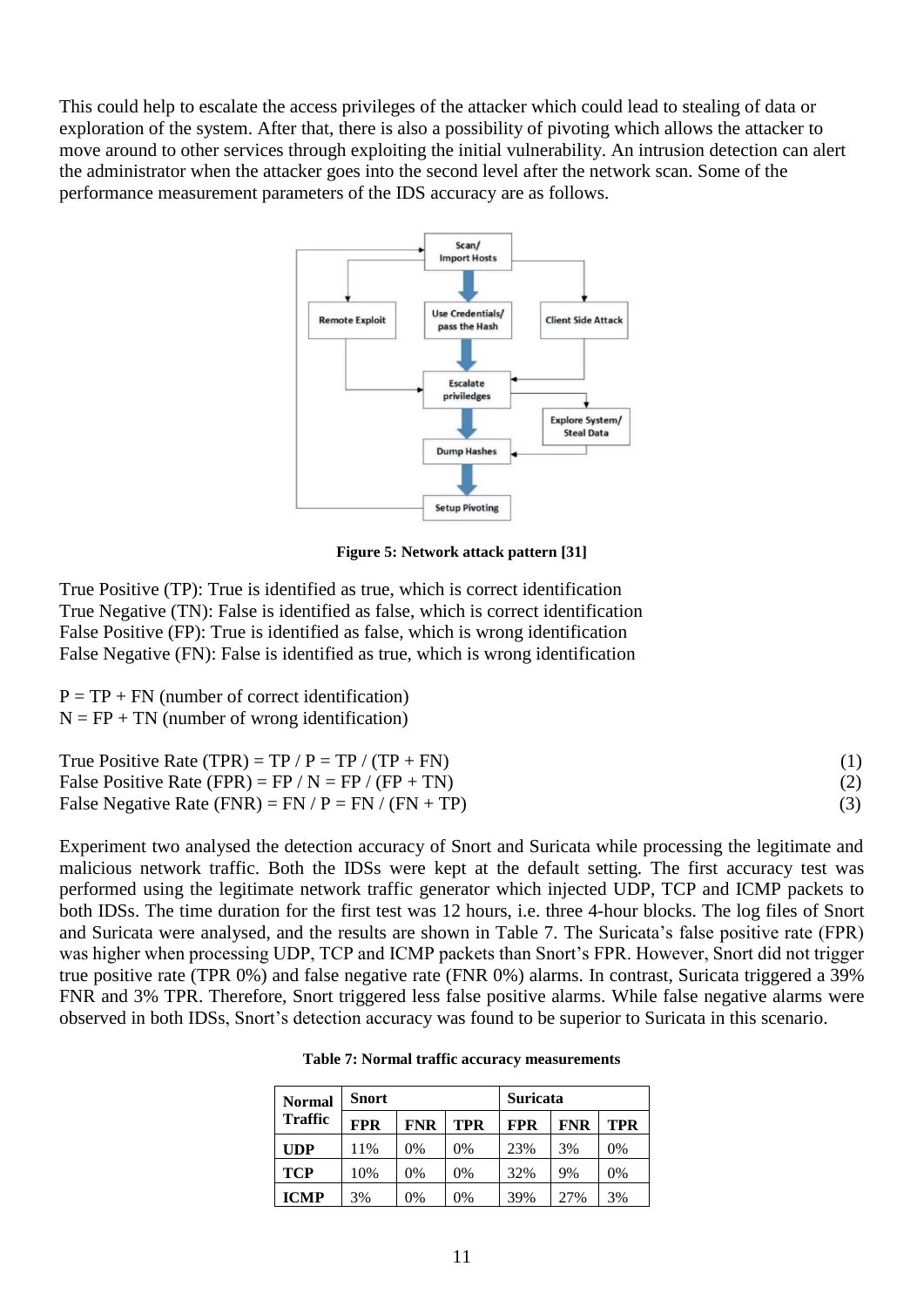Both IDSs true positive alarm accuracy was at an acceptable rate and both IDSs were configured with default rule set. The second test was carried out with combined legitimate and malicious traffic at 10 Gbps network speed for about 12 hours, i.e. three 4-hour blocks. Tables 8 and 9 show these results.

|                                    |                     | <b>First 4 hours</b> |                                     |                               |                       | Second 4 hours        |                               |                               |                       | <b>Third 4 hours</b>       |                               |                               |  |  |
|------------------------------------|---------------------|----------------------|-------------------------------------|-------------------------------|-----------------------|-----------------------|-------------------------------|-------------------------------|-----------------------|----------------------------|-------------------------------|-------------------------------|--|--|
| <b>Malicious</b><br><b>Traffic</b> | Snort<br><b>FPR</b> | <b>FNR</b>           | <b>Snort Suricata</b><br><b>FPR</b> | <b>Suricata</b><br><b>FNR</b> | Snort  <br><b>FPR</b> | Snort  <br><b>FNR</b> | <b>Suricata</b><br><b>FPR</b> | <b>Suricata</b><br><b>FNR</b> | Snort  <br><b>FPR</b> | <b>Snort</b><br><b>FNR</b> | <b>Suricata</b><br><b>FPR</b> | <b>Suricata</b><br><b>FNR</b> |  |  |
| <b>SSH</b>                         | 8.0                 | 0.0                  | 7.0                                 | 0.0                           | 9.0                   | 0.0                   | 6.0                           | 0.0                           | 11.0                  | 1.0                        | 10.0                          | 0.0                           |  |  |
| DoS/DDoS                           | 3.0                 | 2.0                  | 10.0                                | 0.0                           | 3.5                   | 1.0                   | 12.0                          | 0.0                           | 4.0                   | 2.0                        | 8.0                           | 1.0                           |  |  |
| <b>FTP</b>                         | 12.0                | 0.0                  | 11.0                                | 0.0                           | 10.0                  | 1.0                   | 10.0                          | 0.0                           | 11.0                  | 1.0                        | 11.0                          | 0.0                           |  |  |
| <b>HTTP</b>                        | 5.0                 | 0.0                  | 8.0                                 | 0.0                           | 6.0                   | 1.0                   | 9.0                           | 1.0                           | 4.0                   | 1.0                        | 7.0                           | 0.0                           |  |  |
| <b>ICMP</b>                        | 20.0                | 0.0                  | 22.0                                | 0.0                           | 17.5                  | 1.0                   | 22.0                          | 0.0                           | 17.0                  | 0.0                        | 20.0                          | 0.0                           |  |  |
| <b>ARP</b>                         | 7.0                 | 0.0                  | 10.0                                | 12.0                          | 8.0                   | 1.0                   | 11.0                          | 15.0                          | 5.0                   | 1.0                        | 10.0                          | 12.0                          |  |  |
| <b>Scan</b>                        | 1.0                 | 4.0                  | 5.0                                 | 3.0                           | 1.5                   | 2.0                   | 7.0                           | 2.0                           | 2.0                   | 1.0                        | 7.0                           | 4.0                           |  |  |
| <b>Total</b>                       | 56.0                | 6.0                  | 73.0                                | 15.0                          | 55.5                  | 7.0                   | 77.0                          | 18.0                          | 54.0                  | 7.0                        | 73.0                          | 17.0                          |  |  |

**Table 8: Malicious traffic accuracy (%) measurements at 10 Gbps during 12 hours**

**Table 9: Malicious traffic accuracy (%) measurements at 10 Gbps showing average, standard deviation and CI**

|                  |              |              | Average         |                 |              |              | <b>Standard deviation</b> |                 | Confidence Interval (95%) |              |                 |                 |
|------------------|--------------|--------------|-----------------|-----------------|--------------|--------------|---------------------------|-----------------|---------------------------|--------------|-----------------|-----------------|
| <b>Malicious</b> | <b>Snort</b> | <b>Snort</b> | <b>Suricata</b> | <b>Suricata</b> | <b>Snort</b> | <b>Snort</b> | <b>Suricata</b>           | <b>Suricata</b> | <b>Snort</b>              | <b>Snort</b> | <b>Suricata</b> | <b>Suricata</b> |
| <b>Traffic</b>   | <b>FPR</b>   | <b>FNR</b>   | <b>FPR</b>      | <b>FNR</b>      | <b>FPR</b>   | <b>FNR</b>   | <b>FPR</b>                | <b>FNR</b>      | <b>FPR</b>                | <b>FNR</b>   | <b>FPR</b>      | <b>FNR</b>      |
| <b>SSH</b>       | 9.3          | 0.3          | 7.7             | 0.0             | 1.2          | 0.5          | 1.7                       | 0.0             | $\pm 3.1$                 | $\pm 1.2$    | $\pm 4.2$       | $\pm 0.0$       |
| DoS/DDoS         | 3.5          | 1.7          | 10.0            | 0.3             | 0.4          | 0.5          | 1.6                       | 0.5             | $\pm 1.0$                 | $\pm 1.2$    | $\pm 4.1$       | $\pm 1.2$       |
| <b>FTP</b>       | 11.0         | 0.7          | 10.7            | 0.0             | 0.8          | 0.5          | 0.5                       | 0.0             | $\pm 2.0$                 | $\pm 1.2$    | $\pm 1.2$       | $\pm 0.0$       |
| <b>HTTP</b>      | 5.0          | 0.7          | 8.0             | 0.3             | 0.8          | 0.5          | 0.8                       | 0.5             | $\pm 2.0$                 | $\pm 1.2$    | $\pm 2.0$       | $\pm 1.2$       |
| <b>ICMP</b>      | 18.2         | 0.3          | 21.3            | 0.0             | 1.3          | 0.5          | 0.9                       | 0.0             | $\pm 3.3$                 | $\pm 1.2$    | $+2.3$          | $\pm 0.0$       |
| <b>ARP</b>       | 6.7          | 0.7          | 10.3            | 13.0            | 1.2          | 0.5          | 0.5                       | 1.4             | $\pm 3.1$                 | $\pm 1.2$    | $\pm 1.2$       | $\pm 3.5$       |
| <b>Scan</b>      | 1.5          | 2.3          | 6.3             | 3.0             | 0.4          | 1.2          | 0.9                       | 0.8             | $\pm 1.0$                 | $\pm 3.1$    | $\pm 2.3$       | $\pm 2.0$       |
| <b>Total</b>     | 55.2         | 6.7          | 74.3            | 16.7            | 6.3          | 4.1          | 7.0                       | 3.2             | $\pm 15.5$                | $\pm 10.1$   | $\pm 17.3$      | ±7.9            |

Seven different types of malicious traffic were injected into Snort and Suricata. The average FPR for Snort is 55.2% and for Suricata is 74.3%. Snort on average triggered 6.7% FNR and Suricata triggered 16.7%. Both IDSs did not detect all the malicious traffic, for the default configuration of rules.

With both IDSs configured at the default setting, Suricata triggered a high rate of false negative alarms. When Suricata's log file was analysed, it was observed that Suricata's rule set did not process the data link layer frames and therefore it was unable to detect these malicious frames, and the majority of false negative alarms were triggered when Suricata was processing the ARP malicious frames. Comparatively, Snort's accuracy was far superior as it triggered fewer false negative alarms.

Snort accurately detected six of the seven types of malicious traffic. The true positive rate, TPR of 99% was recorded for each of the six types of malicious traffic detected. Snort only failed to detect TPR on Scan malicious traffic (with TPR 0%). Suricata only detected the FTP, SSH, HTTP, DoS/DDoS and ICMP malicious traffic and the TPR was 99%. However, Suricata did not accurately detect the ARP and Scan malicious traffic (with TPR 0%). The TPR information is not shown in Tables 8 and 9.

Some of the observations are as follows. Snort is a more accurate IDS compared to Suricata as per our experiments. Being single threaded it does not utilise high computational resources as expected. At a higher speed of 10 Gbps Snort drops more packets than Suricata, but at lower speeds, packet drop rate is reduced. The packet processing rate of Suricata is found to be better than Snort. Snort is found to have lesser CPU and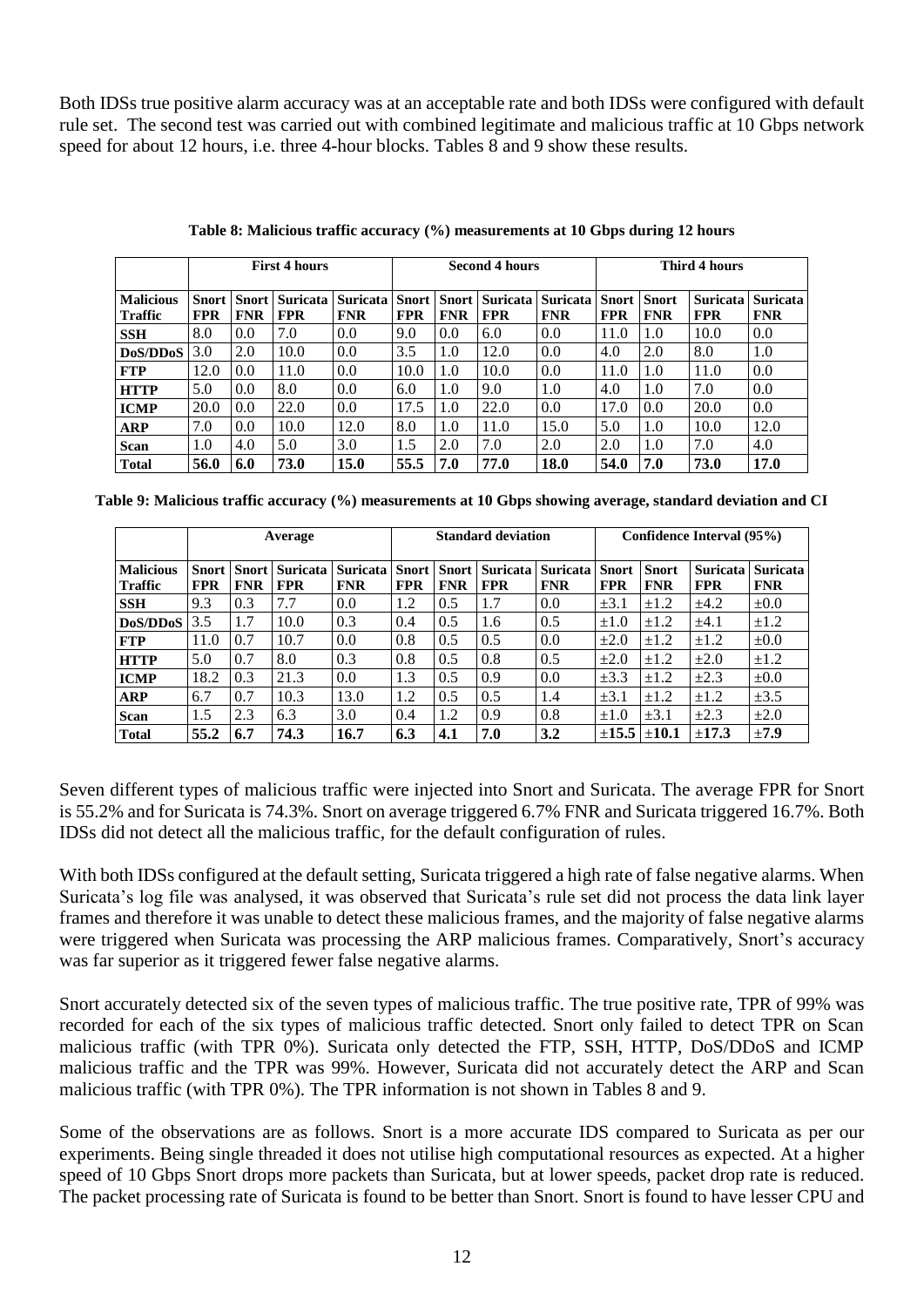memory utilisation compared to Suricata for different traffic speeds. A problem with Snort is its false positive alarm rate, though better than Suricata. It is crucial that this is solved because the analysis of the false positive alarms consumes the administrator time and computational resources. Our effort now is to reduce this FPR in Snort through machine learning techniques.

# **5. SNORT IDS USING MACHINE LEARNING TECHNIQUES**

We will consider Snort to implement machine learning [32]. Snort is dependent on the rule set to detect malicious traffic that gives an accurate description of the known malicious traffic. To reduce FPR, many researchers have used machine learning algorithms to classify normal and malicious traffic. The following machine learning algorithms have been extensively studied like Support Vector Machine, Decision Trees, Fuzzy Logic, BayesNet and NaiveBayes.

Also, various other machine learning algorithms such as Genetic Algorithms, Neural Networks and Sequential Minimal Optimization Algorithm were used to limit false positive alarms. We were interested to select the best-performing ones to be used in conjunction with the Snort to improve performance by reducing the false positive alarms.

## **6. EVALUATION OF MACHINE LEARNING ALGORITHMS (MLAs)**

Before using machine learning techniques in conjunction with Snort, it is important to know about high performing machine learning algorithms. Three publicly available datasets were used to conduct performance experiments on MLAs. Initially, the experiment evaluation environment was built which consisted of evaluation setup and data preprocessing using data mining software [33]. Secondly, a literature search was conducted, and a comprehensive set of five high-performing machine learning algorithms (MLAs) were selected based on previous research findings as follows: Support Vector Machine (SVM), Decision Trees (DT), Fuzzy Logic, BayesNet and NaiveBayes. False positive, false negative and true positive alarm rates were the metrics used for the comparison of detection accuracy of selected MLAs.

### **6.1 Related Works on using MLA with IDS**

A number of researchers have studied and used machine learning techniques to solve IDS detection problems [34-38]. The research focused on detecting malicious traffic with machine learning algorithms when patterns are not detected by IDS rule set.

Buczak and Guven [39] did a survey of data mining and machine learning methods for cyber security intrusion detection, where they have outlined methods by different authors. Tang, Jiangand and Zhao [40] combined the Information Gain (IG), Support Vector Machine and K-means machine learning algorithms to detect malicious traffic when patterns do not exist in IDS rule set. The analysis was performed with 10% KDD Cup 1999 dataset [41]. The TASVM accurately detected unknown malicious traffic and improved the performance of IDS [40]. Shanmuham and Idris [42] used the Fuzzy Logic machine learning algorithm to accurately detect the misuse and anomaly attacks. The Fuzzy Logic was analysed with KDD 1999 dataset [41]. As a result of the research, the IIDS Framework was proposed. The IIDS Framework improved the Apriori Algorithm that yielded faster rule generation and detection rates for malicious attacks [42].

Firdausi et al. [43] used the machine learning techniques to analyse the behaviour based malware detection. The malware behaviours were analysed with five machine learning algorithms k-Nearest Neigbour (kNN), NaiveBayes, Decision Tree, Support Vector Machine (SVM) and Multilayer Perception Neural Network (MLP). The analysis of experimental results showed that Decision Tree performs well with 95.9% a false positive rate of 2.4%, a precision of 97.3% and an accuracy of 96.8%. It was concluded that with the use of machine learning techniques malware behaviours could be detected accurately [43]. Farid and Rahman [44] proposed an adaptive Bayesian algorithm to accurately classify the different types of attacks. The experiments were performed with benchmark KDD99 dataset. The experiments results showed that adaptive Bayesian has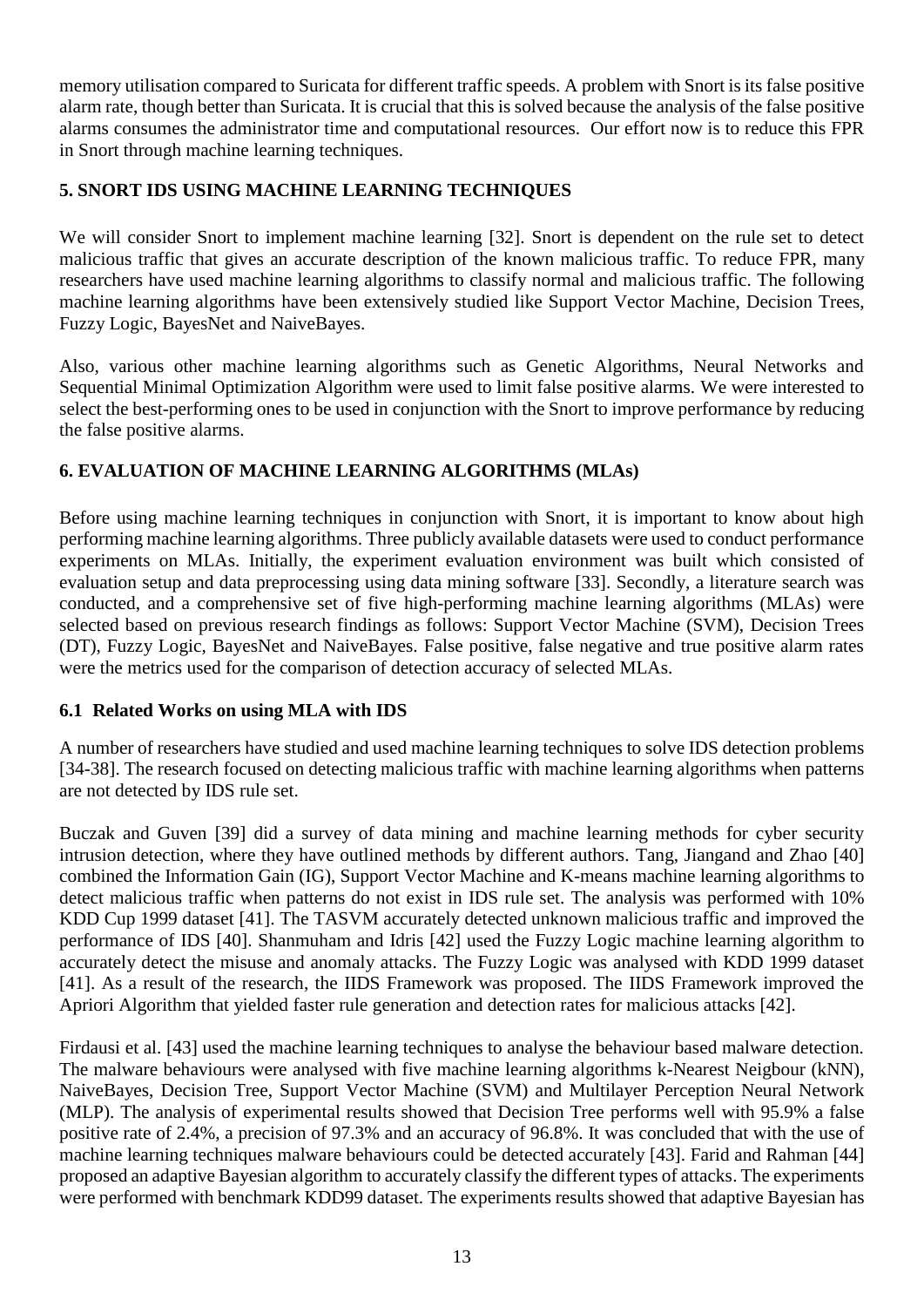a maximum detection rate (DR) and minimum false positive rate (FPR) as compare to Naïve Bayesian, Neural Network and Support Vector Machine. In addition, adaptive Bayesian Algorithm took 52.8 ms training time and 13.2 ms testing time whereas Naïve Bayesian took 106.7 ms training time and 26.4 ms testing time [44, 45].

To reduce the false positive alarms in Snort, Neuro-Fuzzy techniques were used. The study analysed the NEFCLASS and Jrip with Snort alerts. These alerts were taken as input and learning from training to reduce the false positive and negative alerts. The proposed solution was based on artificial intelligence techniques which reduced the false positive and negative alerts. In the experiments, DARPA 1999 data set [46] and KDD 1999 dataset [41] were used for training and testing purpose [45]. Kolias et al. [47] have done a paper where they thoroughly evaluated the most popular attacks on 802.11 and analyzed their signatures. They also offer a publicly available dataset containing a rich blend of normal and attack traffic against 802.11 networks.

Zhang et al. [48] proposed a distributed intrusion detection system for smart grids (SGDIDS) by developing and deploying an intelligent module, the analyzing module (AM), in multiple layers of the smart grid where they used the support vector machine (SVM) and artificial immune system (AIS) to detect and classify malicious data and possible cyber attacks. Sinclair et al. [49] built an application that enhances domain knowledge with machine learning techniques to create rules for an intrusion detection expert system that uses genetic algorithms and decision trees to automatically generate rules for classifying network connections. Endler et al. [50] used the Basic Security Module auditing tool of Solaris. The anomaly detector consisted of the statistical likelihood analysis of system calls, while the misuse detector was built with a neural network trained on groupings of system calls that shows the benefits of combining both aspects of detection in future intrusion detection techniques. Chen et al. [51] propose to decompose the Snort signature patterns, and these smaller primary pattern sets can be stored along with their associations to allow dynamic signature pattern reconstruction. Fries [52] did the intrusion detection using fuzzy clustering of TCP packet attributes, and Mehmood and Rais [53] used SVM along with ACO feature subset. Other related works that we looked at are as follows. Data mining and machine learning which deals with reducing false positives in intrusion detection as in [54], a software implementation of a genetic algorithm based approach to network intrusion detection as in [55], hybrid of rough set theory and artificial immune recognition system as a solution to decrease false alarm rate in IDS as in [56], practical real-time intrusion detection using machine learning approaches as in [57], an analysis of supervised tree based classifiers for IDS in [58], misuse-based intrusion detection using Bayesian networks as in [59] etc. Apart from intrusion detection, there are many other application areas where machine learning is applied as in Valipour et al. [60], Valipour [61], Valipour et al. [62], Rezaei et al. [63], and Zhao et al. [64].

### **6.2 Evaluation Setup Machine Type**

The open source machine learning software Weka was used in our effort to find the best AI classifier or machine learning algorithm. Weka is a collection of machine learning algorithms for data mining tasks. The algorithms can be applied to datasets. Weka is capable of data pre-processing, classification, regression clustering etc. In addition, it also helps in developing new machine learning algorithms. (Weka, 2013). This empirical study was only relevant to the study of detection accuracy of machine learning algorithms. Three publicly available datasets (NSA Snort IDS Alert Logs, DARPA IDS Dataset and NSL-KDD IDS Dataset) were selected and used for the experiments [65]. The details of these datasets are listed in Table 10.

### **6.3 Machine Learning Algorithms**

We used the following five algorithms for testing detection accuracy on different IDS datasets, as they performed the best.

**Support Vector Machines (SVM):** SVM is a group of supervised learning methods which have learning algorithms that analyse data and identify the patterns for data classification or regression analysis. The SVM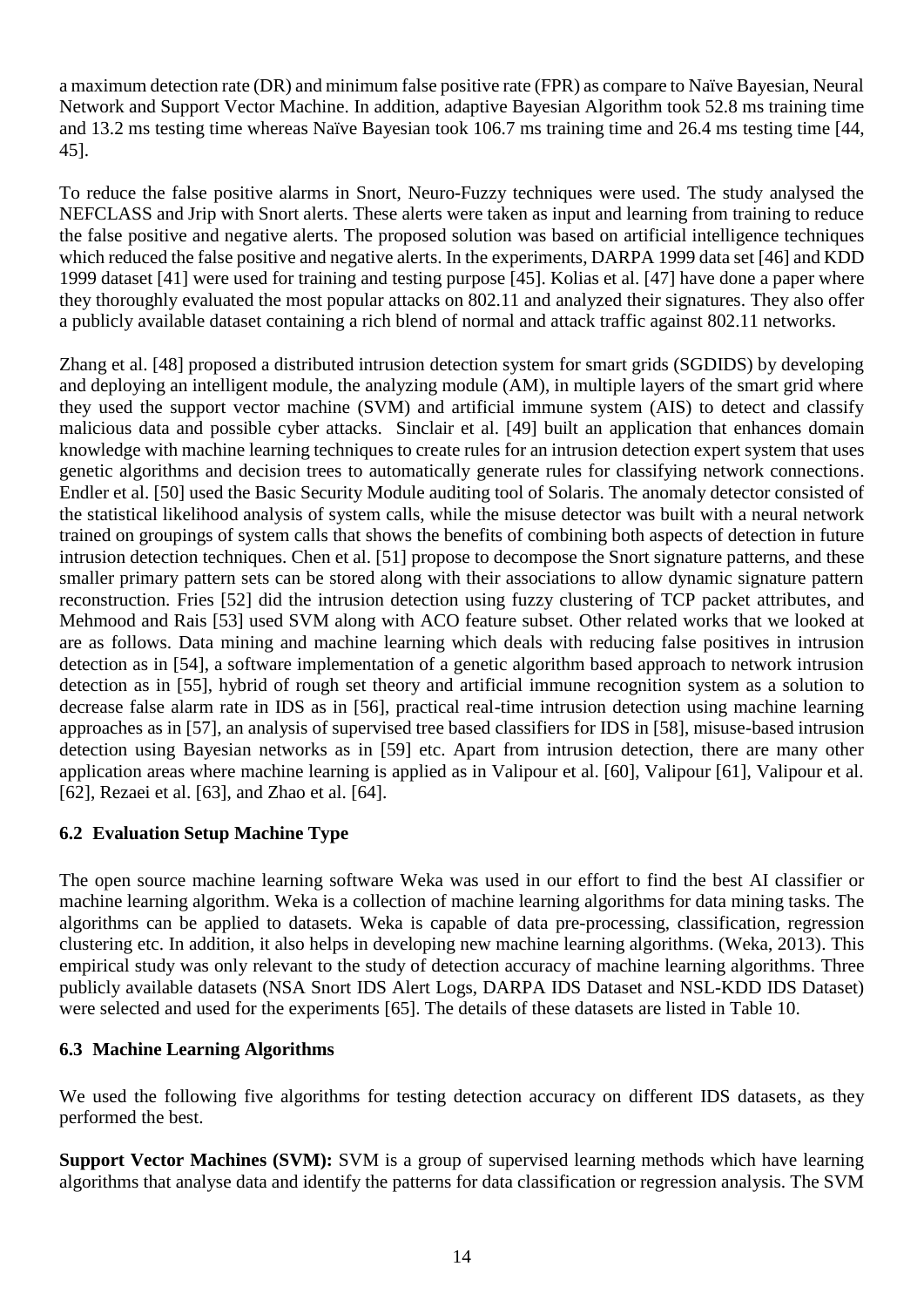algorithm is based on probabilistic statistical learning theory [67]. It is based on the concept of decision planes that separates between a set of objects having different class memberships that define decision boundaries.

**Decision Tree (DT):** Decision Tree is a non-parametric supervised learning method and is used for classification and regression. DTs build a tree in which each branch shows a probability between a number of possibilities and each leaf shows a decision. The DT algorithms collect information and use it for the purpose of decision making. In decision trees, each level splits the data according to different attributes and the goal is to achieve perfect classification with a minimal number of decisions.

**Fuzzy Logic:** Fuzzy logic is a mathematical method that uses Boolean algebra for data classification. The fuzzy logic variable holds values between 0 and 1 and according to the fuzzy logic developers, it provides flexibility and accuracy when representing the real-world situation. Fuzzy systems with fuzzy if rules have been used in many scenarios and applications. Fuzzy if-then rule or, simply, fuzzy rule plays a central role in FL systems. The idea behind fuzzy logic is to use fuzzy sets for the membership of a variable, where we can have fuzzy propositional logic and fuzzy predicate logic.

**BayesNet:** BayesNet is a probabilistic graphical model. The graphical model is used to represent knowledge about an unknown domain. The graphs represent the random variable between probabilistic dependencies among the corresponding random variables. These conditional dependencies in the graph are predicted by using statistical methods. It reflects the states of some part of a domain that is being modelled and it shows how those states are related or connected by probabilities.

**NaiveBayes:** NaiveBayes algorithm was created to perform classification tasks. Based on the Bayes' theorem, Naive Bayes methods are a set of supervised learning algorithms with the "naive" assumption of independence between every pair of features. Though simple, Naive Bayes can often outperform some sophisticated classification methods [68].

### **6.4 Analysis and Performance Comparison**

We used an equal number of default rule sets for both IDSs. For Snort, these rules files are present under the rules directory in the source code tree. The five high performing machine-learning algorithms that were mentioned before were evaluated with three different datasets as in table 10. We did a 10-fold cross validation in Weka and the process produced 10 equally sized sets. Each set is divided into two groups as follows: 90 labelled data that are used for training and 10 labelled data that are used for testing. It used the selected classifier and trains it from the 90-labelled data and did the classification on the 10-labelled data for testing in round one. It did the same thing for round 2 to 10 and produces 9 more classifications, covering all data. It then averaged the performance of the 10 rounds of classifications produced from 10 equally sized (i.e. 90 training and 10 testing) sets.

To compare the machine learning algorithm's performance, FPR, FNR and TPR of each algorithm was recorded. These metrics can be obtained from Weka and are the most important criteria to evaluate the algorithms. The values of the defined metrics (FPR, FNR and TPR) were inserted into the equations listed below as (4) and (5) to select the superior performing algorithm. The detection rate (DR) and false positive rate (FPR) are the two key factors to evaluate the capability of an IDS. The results of the equations are shown in Table 11. The detection rate and detection accuracy are given as follows.

| Detection Rate (DR) = TPR / (TPR + FNR) |  |
|-----------------------------------------|--|
|-----------------------------------------|--|

Detection Accuracy  $(DA) = (TPR + FNR) / (TPR + FNR + FPR)$  (5)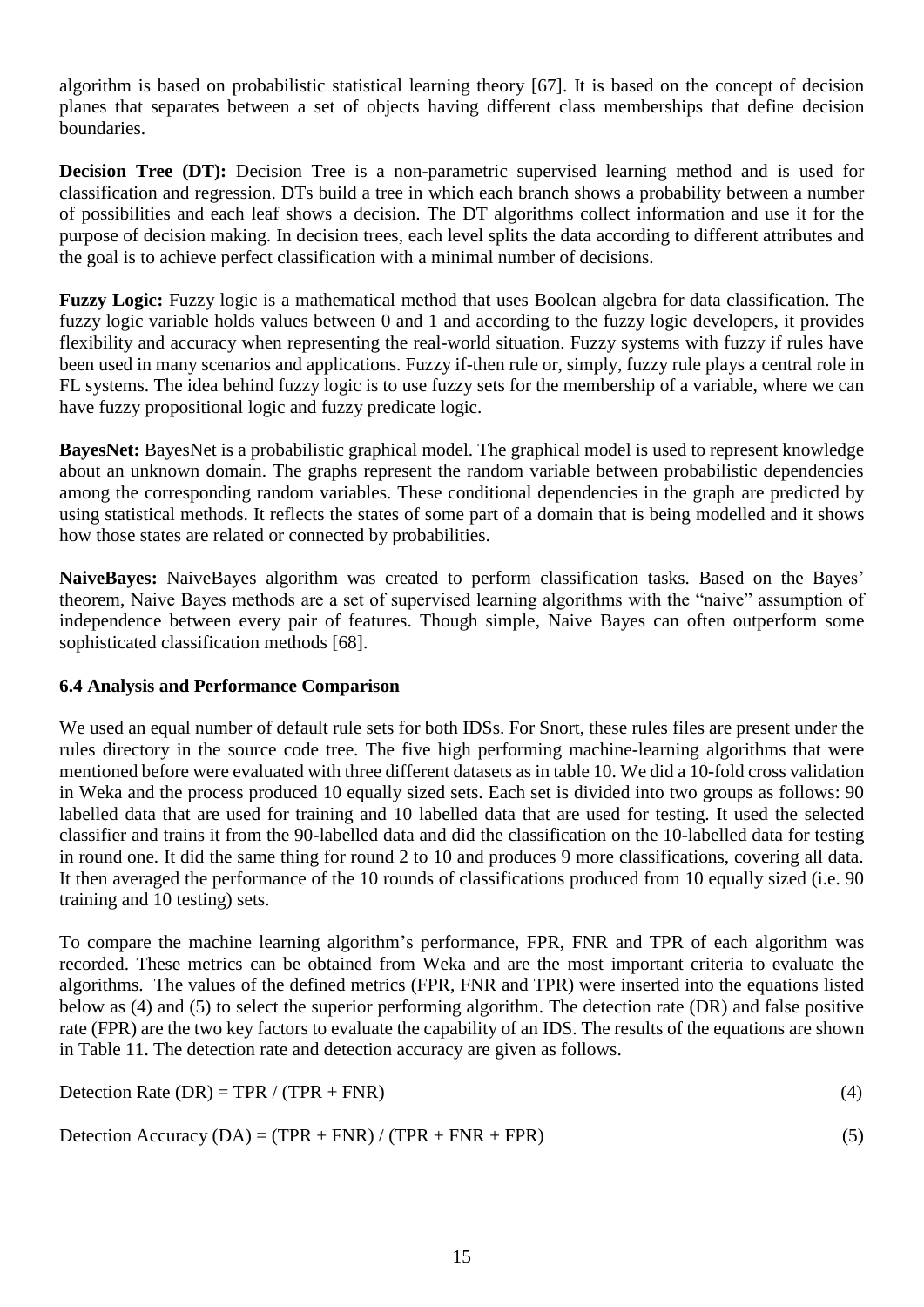| <b>Table 10: Details of Data Sets</b> |  |
|---------------------------------------|--|
|---------------------------------------|--|

| <b>Datasets</b> | <b>Dataset Name</b>                         | <b>Attack Types</b>                                                                                                                        |
|-----------------|---------------------------------------------|--------------------------------------------------------------------------------------------------------------------------------------------|
| Dataset 1       | NSA Snort IDS<br>Alert Logs (SIDL,<br>2014) | • MAC Spoofing<br><b>DNS</b> Poisoning<br>IP Spoofing<br>$\bullet$                                                                         |
| Dataset 2       | DARPA IDS<br>Dataset [46]                   | • SSH Attacks<br><b>FTP</b> Attacks<br>$\bullet$<br><b>Scanning Attacks</b>                                                                |
| Dataset 3       | <b>NSL-KDD IDS</b><br>Dataset [66]          | Denial of Service<br>Attack (DoS)<br><b>User to Root Attack</b><br>(U2R)<br>Remote to Local Attack<br>$\bullet$<br>(R2L)<br>Probing Attack |

In the selection process, an algorithm will be rejected if its Detection Rate (DR) is poor despite an excellent False Positive Rate (FPR) or Detection Accuracy (DA). Table 11 shows that with three datasets, the Support Vector Machine (SVM) had superior DR and DA when compared to the other algorithms like Decision Trees, Fuzzy Logic, BayesNet and NaiveBayes.

| Dataset 1                                    |           |            |           |  |  |
|----------------------------------------------|-----------|------------|-----------|--|--|
| <b>Machine Learning</b><br><b>Algorithms</b> | DR        | <b>FPR</b> | DA        |  |  |
| <b>Support Vector Machines</b>               | 96.8%     | 0.7%       | 95.6%     |  |  |
| <b>Decision Trees</b>                        | 79.2%     | 2.9%       | 82%       |  |  |
| <b>Fuzzy Logic</b>                           | 94.5%     | 0.2%       | 92.3%     |  |  |
| BayesNet                                     | 65%       | 3.5%       | 73%       |  |  |
| NaiveBayes                                   | 62%       | 3%         | 70%       |  |  |
|                                              | Dataset 2 |            |           |  |  |
| <b>Machine Learning</b><br><b>Algorithms</b> | DR        | <b>FPR</b> | DA        |  |  |
| <b>Support Vector Machine</b>                | 97%       | 0.5%       | 94.2%     |  |  |
| <b>Decision Tree</b>                         | 81.1%     | 1.9%       | 85%       |  |  |
| <b>Fuzzy Logic</b>                           | 92%       | 1.6%       | 94%       |  |  |
| BayesNet                                     | 63%       | 5.1%       | 71.2%     |  |  |
| NaiveBayes                                   | 65%       | 6%         | 71%       |  |  |
|                                              | Dataset 3 |            |           |  |  |
| <b>Machine Learning</b><br><b>Algorithms</b> | DR        | <b>FPR</b> | <b>DA</b> |  |  |
| <b>Support Vector Machine</b>                | 97.3%     | 3.1%       | 95.4%     |  |  |
| Decision Tree                                | 78%       | 10%        | 81.2%     |  |  |
| <b>Fuzzy Logic</b>                           | 95%       | 4%         | 94%       |  |  |
| BayesNet                                     | 69%       | 8%         | 74%       |  |  |
| NaiveBayes                                   | 70%       | 7.6%       | 79%       |  |  |

#### **Table 11: Output of the machine learning algorithms**

The SVM had a high DR average of 96% and a low FPR average of 3%. The DA average of 95% was recorded for SVM. Fuzzy Logic also had good DR and DA when compared to Decision Tree, BayesNet and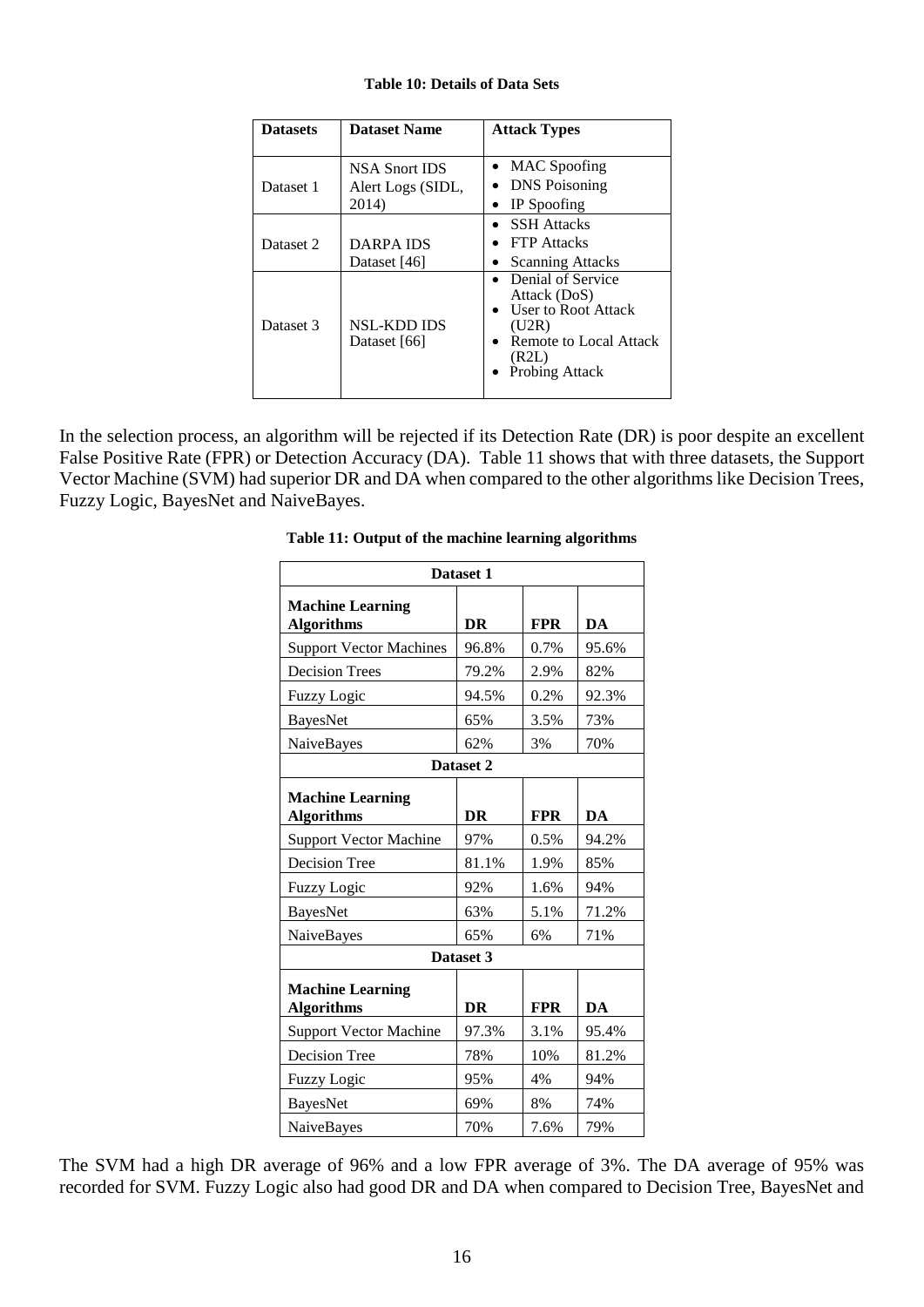NaiveBayes. The Fuzzy Logic over the three datasets had a DR average of 93.8% and a low FPR average of 0.92%. The DA average of 93.4% was recorded. Other algorithms like DTs, BayesNet and NaiveBayes had lower DR and higher FPR when using the same three datasets. The DA was also unsatisfactory as compared to SVM and Fuzzy Logic. Snort in conjunction with machine learning algorithms can be flexible in selecting the machine learning techniques that can accurately classify the legitimate and malicious traffic. It also improves Snort DR and reduces the FPR and the result of which is Snort providing a higher DA.

Based on the results in Table 11, the SVM was selected. The SVM is used to solve a binary classification problem in a supervised environment and it can train with a large number of patterns. With the use of hyperplane, SVM segregates instances from different classes and makes sure that all the instances are outside the margin. This produces a hard margin and can be represented as follows:

$$
y_i(w.x_i + b) \ge 1 \text{ for } 1 \le i \le n, w \in R^d, w \in R
$$
 (6)

where  $x_i$  denotes instances,  $y_i \in \{-1, 1\}$  are labels of instances, an intercept term is b, w is normal vector to the hyperplane,  $d$  is the dimension of input vector and  $n$  is the number of input data.

In the real world scenario, the hyperplane will not be found as data usually have a few outliers, instances that are significantly different from other instances from the same class. To tackle this problem, the soft margin was introduced and is expressed as follows.

$$
y_i(w \cdot x_i + b) \ge 1 - \epsilon_i, \epsilon_i \ge 0, 1 \le i \le n
$$
\n<sup>(7)</sup>

where  $\epsilon_i$  denotes slack variables, which allow instances to fall off the margin. To find the optimal soft margin we need to do the following:

$$
\min_{2} \parallel w \parallel^{2} + C \sum_{i=1}^{n} \epsilon_{i}
$$
\n
$$
(8)
$$

where  $C$  is the soft margin cost function, which controls the classification accuracy.

Since we are not dealing with linearly separable data, we need to replace the dot product with kernel function. The Radial basis function (RBF) which satisfies Mercer's condition is the most commonly chosen and it is defined as follows.

$$
K(x_i, x_j) = \exp(-\gamma \| x_i - x_j \|^2)
$$
\n(9)

The parameter  $\gamma$  shows the influence of single training example reaches with low values showing far reach and high values showing close reach [75].

### **7. PROPOSED SNORT ADAPTIVE PLUG-IN**

As shown in the Table 8 and 9, Snort has successfully detected six types of malicious traffic out of seven, but it triggered high false positive alarms (55.2% average). The proposed Snort adaptive plug-in architecture for Snort is to reduce the false positive alarms using machine learning algorithms. The proposed new architecture of Snort IDS is shown in Figure 6.

The proposed Snort adaptive plug-in operates in parallel with the Snort's rule set. The rationale for integrating the Snort adaptive plug-in parallel with the rule set is because the Snort rule set only detects the known malicious traffic. The unknown or variant malicious traffic can be detected by the plug-in which in turn can reduce the false positive alarms. This reduction in false positive alarms will obviously improve the detection accuracy. The idea is to modify the existing Snort architecture shown in Figure 1 and integrate the additional plug-in which results in a new architecture as shown in Figure 6. The pre-processor will input the network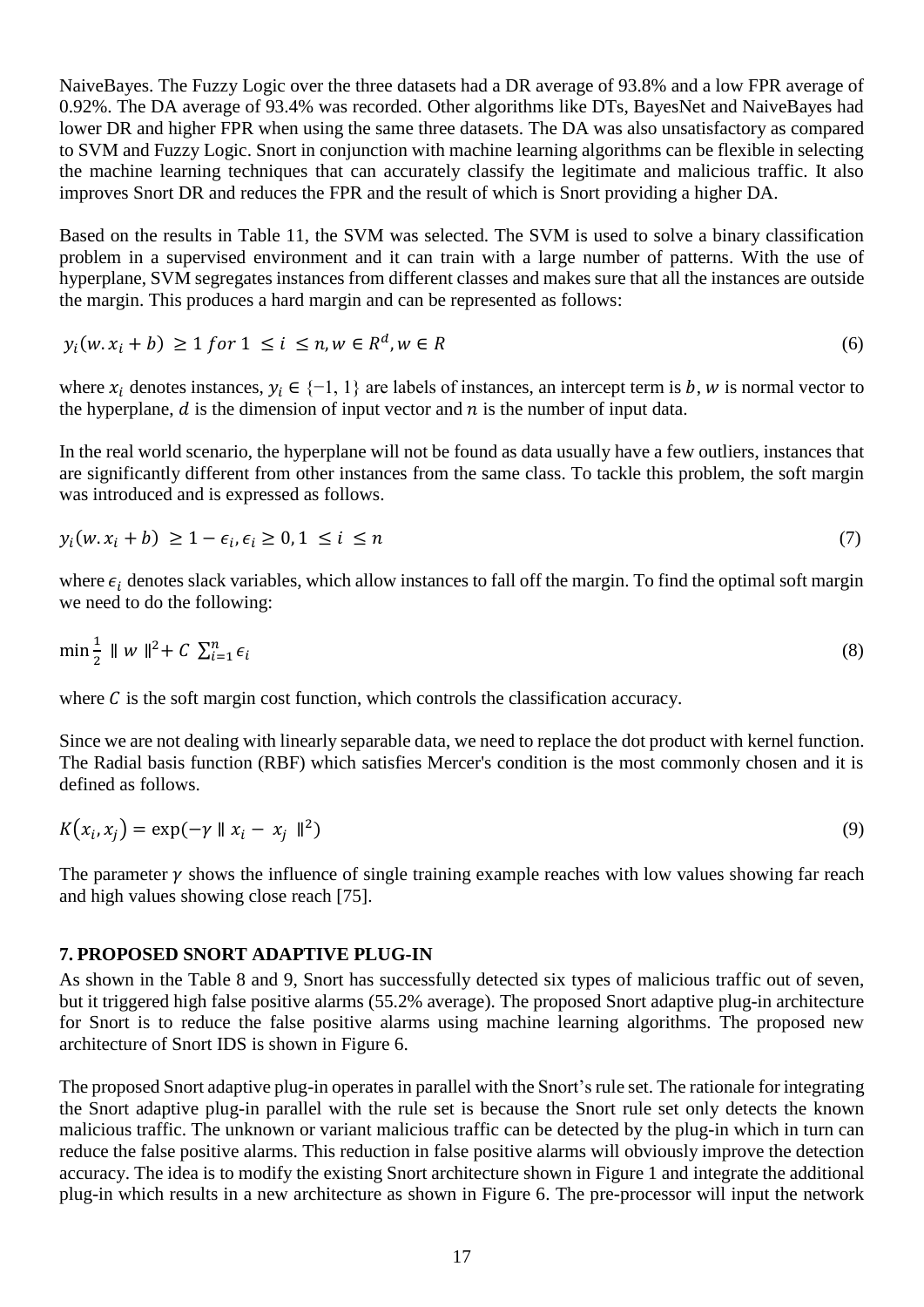traffic into the plug-in and Snort rule set and both will operate in parallel to more accurately detect the malicious traffic. The adaptive plug-in had four components as follows: (1) **Decode Network Packets:** This component decodes the packet data to obtain detailed information: source and destination IP addresses/ports, MAC addresses, Ethernet frame and packet size. (2) **Classify Network Packets:** This differentiates between legitimate and malicious traffic. (3) **Machine Learning Algorithm:** Adaptive Plug-in used SVM, Fuzzy Logic, Decision Tree, hybrid of SVM and Fuzzy Logic, and optimized SVM with firefly algorithm to process the legitimate and malicious traffic. (4) **False Positive Alarm Reduction:** This component further reduced the false positive alarms to send the true positive alarms to Snort log files.



**Figure 6: Proposed Snort IDS Architecture with Snort Adaptive Plug-in**

# **7.1 Snort Adaptive Plug-in Development**

The Snort adaptive plug-in for Snort v2.9 intrusion detection system was implemented. The plug-in is a script file written in 'g' programming language (where 'g' is a C programming language in Linux operating system). The plug-in imports the machine learning algorithms, and detects the unknown malicious traffic and reduces false positive alarms. The plug-in operates in parallel with the Snort's detection engine. The preprocessor sends decoded packets to the plug-in. The plug-in uses the machine learning algorithm to classify the legitimate and malicious traffic. Once the network traffic is accurately classified, it will be able to reduce false positive alarms and only send the true positive alarms to Snort's log files.

### **7.2 Evaluation Experiment**

The SVM and Fuzzy Logic algorithms showed good performance when evaluated in the Weka engine with three different datasets (as shown in Table 11) and Decision Tree was moderate. However, in order to select the superior MLA: SVM, Fuzzy Logic or Decision Tree, a live background malicious traffic experiment was required for the Snort adaptive plug-in to evaluate the false positive and false negative alarms rates.

### **(a) Individual Algorithms**

First, the experiments were done for the individual three algorithms using seven types of malicious traffic as shown in Table 7 and 8, which was done three times as 4-hour slots, amounting to 12 hours in total. In SVM,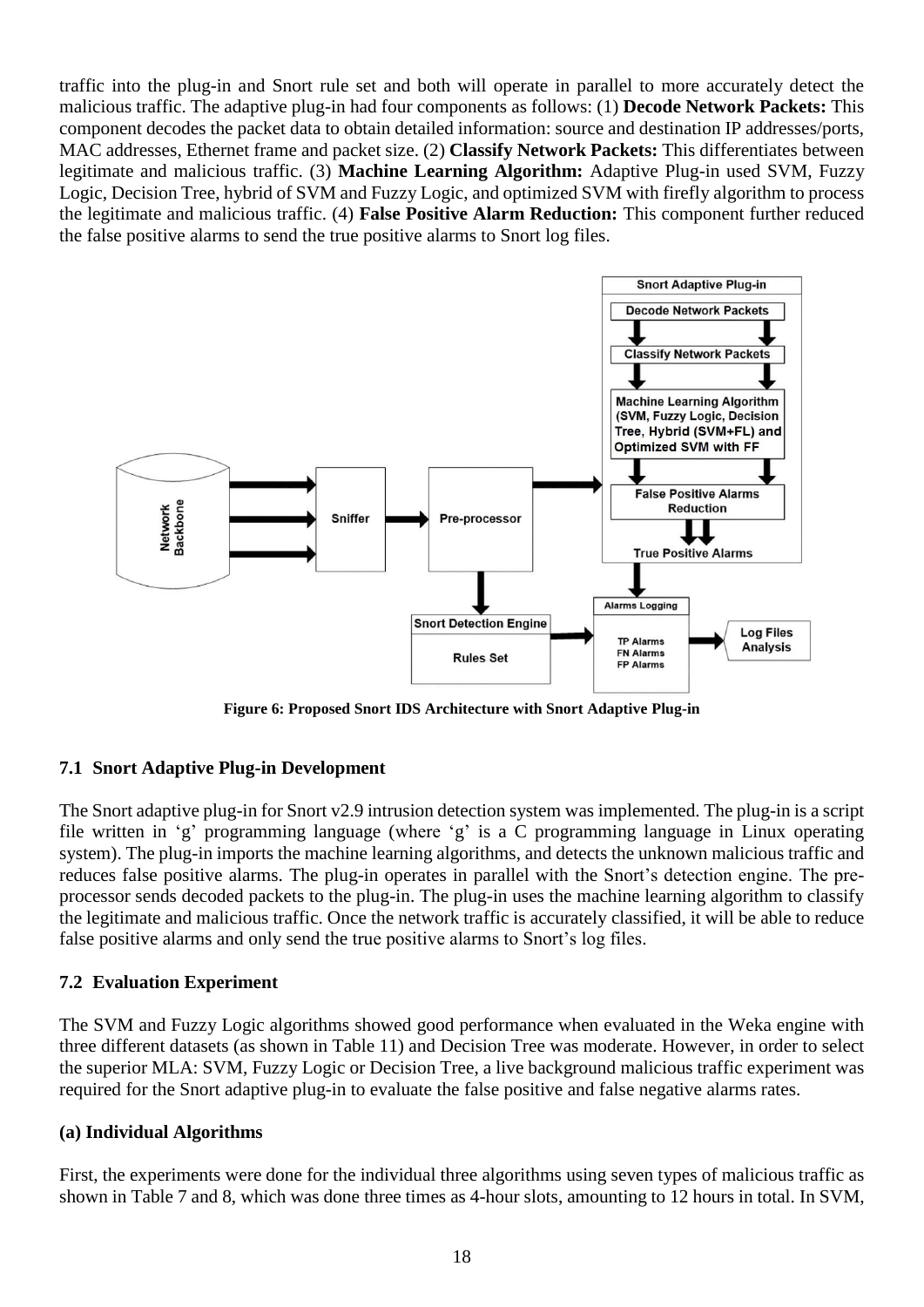the cost function as in equation (8) was tested with different values and the value of 1.0 was chosen. The gamma values were also tested with different values to change the effect of under-fitting and over-fitting. A gamma value of 0.1 is used. Firstly, the seven types of malicious traffic were injected into the Snort with SVM adaptive plug-in, and later the same traffic was injected into Snort with Fuzzy Logic [69] and Decision Tree plug-in respectively. Table 12 records the FPR and FNR for three cases when they were used with Snort.

| <b>Malicious</b><br><b>Traffic</b> |            | <b>Snort with</b><br><b>Snort with</b><br><b>Decision Tree</b><br><b>Fuzzy Logic</b><br><b>SVM Plug-in</b><br>Plug-in<br><b>Plug-in</b><br>(average<br>(average<br>(average<br>values in $\%$ )<br>values in $\%$ )<br>values in $\%$ ) |            | <b>Snort with</b> |            |            |
|------------------------------------|------------|-----------------------------------------------------------------------------------------------------------------------------------------------------------------------------------------------------------------------------------------|------------|-------------------|------------|------------|
|                                    | <b>FPR</b> | <b>FNR</b>                                                                                                                                                                                                                              | <b>FPR</b> | <b>FNR</b>        | <b>FPR</b> | <b>FNR</b> |
| <b>SSH</b>                         | 3.0        | 0.0                                                                                                                                                                                                                                     | 4.7        | 2.0               | 9.6        | 2.1        |
| DoS/DDoS                           | 1.0        | 1.0                                                                                                                                                                                                                                     | 7.1        | 0.2               | 8.0        | 1.0        |
| <b>FTP</b>                         | 4.0        | 0.5                                                                                                                                                                                                                                     | 2.8        | 0.0               | 5.1        | 1.0        |
| <b>HTTP</b>                        | 2.0        | 1.0                                                                                                                                                                                                                                     | 8.3        | 1.5               | 12.3       | 0.5        |
| <b>ICMP</b>                        | 3.9        | 0.8                                                                                                                                                                                                                                     | 13.5       | 0.0               | 11.7       | 0.5        |
| <b>ARP</b>                         | 2.0        | 0.0                                                                                                                                                                                                                                     | 2.0        | 0.0               | 3.2        | 1.0        |
| Scan                               | 1.0        | 0.8                                                                                                                                                                                                                                     | 1.0        | 0.0               | 2.0        | 1.1        |
| Total                              | 16.9       | 4.1                                                                                                                                                                                                                                     | 39.4       | 3.7               | 51.9       | 7.2        |

**Table 12: Performance of SVM, Fuzzy Logic, and Decision Tree plugins**

In the initial experiment (refer to Table 8 and 9) Snort was tested without the adaptive plug-in. When seven types of malicious traffic were injected into Snort, it triggered an average value of 55.2% FPR and 6.7% FNR. When Snort was tested with SVM adaptive plug-in as in Table 12, it only triggered 16.9% FPR and 4.1% FNR, compared to Fuzzy logic and DT. This shows that the detection accuracy has really improved.

### **(b) Hybrid and Optimized Algorithms**

Second, the experiment was tried with a hybrid version of SVM with Fuzzy Logic [70, 71] and an optimized version of SVM using firefly algorithm [72,73]. Table 13 records the FPR and FNR for the two improved cases when they were used with Snort.

| Table 13: Performance of Hybrid (SVM + Fuzzy logic) and Optimized SVM with Firefly plugins |  |  |  |
|--------------------------------------------------------------------------------------------|--|--|--|
|--------------------------------------------------------------------------------------------|--|--|--|

| <b>Malicious</b><br>Traffic |                          | <b>Snort with SVM</b><br>and Fuzzy Logic<br><b>Hybrid Plug-in</b><br>(average values<br>in $\%$ ) | <b>Snort with</b><br><b>Optimized SVM</b><br>with Firefly Plug-in<br>(average values in<br>$\%$ |            |  |
|-----------------------------|--------------------------|---------------------------------------------------------------------------------------------------|-------------------------------------------------------------------------------------------------|------------|--|
|                             | <b>FPR</b><br><b>FNR</b> |                                                                                                   | <b>FPR</b>                                                                                      | <b>FNR</b> |  |
| SSH                         | 2.0                      | 0.0                                                                                               | 1.6                                                                                             | 0.1        |  |
| DoS/DDoS                    | 1.0                      | 0.5                                                                                               | 1.0                                                                                             | 0.2        |  |
| <b>FTP</b>                  | 3.0                      | 0.5                                                                                               | 2.0                                                                                             | 0.2        |  |
| <b>HTTP</b>                 | 2.0                      | 1.0                                                                                               | 1.5                                                                                             | 0.9        |  |
| <b>ICMP</b>                 | 2                        | 0.7                                                                                               | 1                                                                                               | 0.5        |  |
| ARP                         | 2.0                      | 0.0                                                                                               | 1.0                                                                                             | 0.0        |  |
| Scan                        | 1.0                      | 0.5                                                                                               | 0.5                                                                                             | 0.3        |  |
| Total                       | 13                       | 3.2                                                                                               | 8.6                                                                                             | 2.2        |  |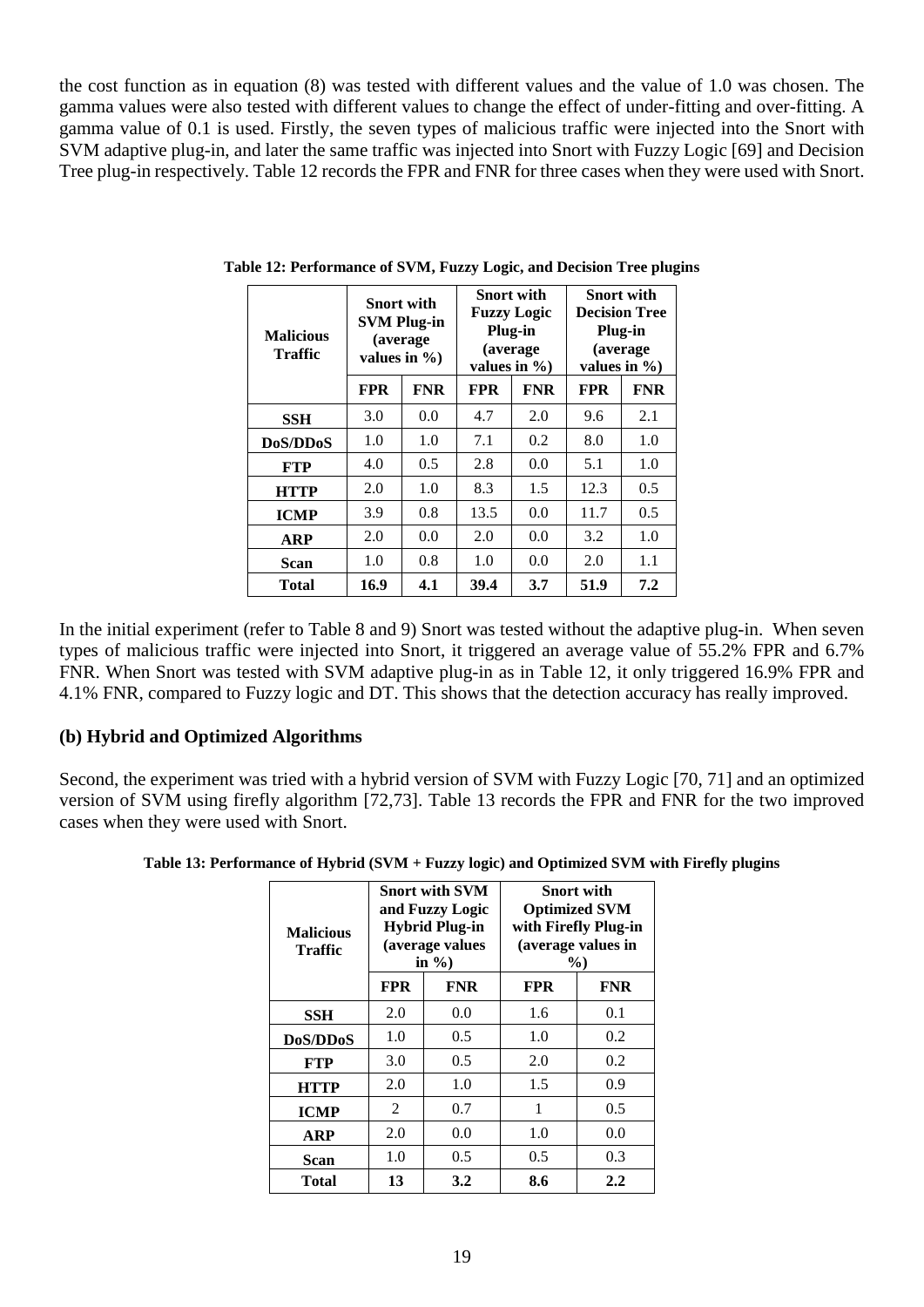Under the SVM with the Fuzzy Logic approach, for each given input the basic SVM takes a set of input data and predicts two possible classes of output. That makes it a binary linear classifier that is non-probabilistic in nature. From the output of SVM, the decision-making rule of fuzzy logic is used and the results generated. The average values of the four runs of the experiment are taken as the standard deviation was small as in the previous table 9 without the plugin. With the hybrid version of SVM and Fuzzy logic implemented, the FNR was 13% and FNR was 3.2%. This is a better result than the individual ones in Table 12.

We also optimized SVM classifier with firefly algorithm [74] and it produced the best result compared to the others. SVM parameters (average value) determined by firefly algorithm are as follows:  $C = 1.57$  and  $\gamma =$ 0.58. The firefly algorithm is inspired by the flashing behaviour of fireflies and is a metaheuristic algorithm initially proposed by Xin-She Yang. Since all the fireflies are considered unisex they are not attracted based on the sex but through their brightness. The less bright firefly will move towards the brighter one, with the brightness reversely proportional to the distance.

The brightness of a firefly at a given location  $x$  is given as follows.

$$
I(x) = \begin{cases} \frac{1}{f(x)} & \text{if } f(x) > 0\\ 1 + |f(x)| & \text{otherwise} \end{cases} \tag{10}
$$

The attractiveness of a firefly  $(\beta)$  depends on the distance between the firefly and the one who looks at it, which is proportional to the light intensity of the firefly. It is shown as follows.

$$
\beta(r) = \frac{\beta_0}{1 + \gamma r^2} \tag{11}
$$

The position of a firefly  $i$  attracted to another brighter firefly  $j$  is as follows.

$$
x_i^{t+1} = x_i^t + \beta e^{\gamma r^2} i j \left( x_j^t - x_j^t \right) + \alpha_t \epsilon_i^t \tag{12}
$$

where  $\alpha$  is randomization parameter,  $\epsilon_i^t$  is a vector of random numbers drawn from a Gaussian distribution or uniform distribution at time t, and  $r_{ij}$  is distance between fireflies *i* and *j*. The distance between fireflies *i* and *j* is calculated using Cartesian distance. The firefly is used to optimize the values of C and  $\gamma$ for SVM. Thus, the optimized parameters of SVM are calculated through firefly algorithm and is given as input to the SVM classifier. Each firefly is compared against the other and the best location is selected based on the firefly's brightness. The FPR was 8.6% and FNR was 2.2%, which is the best result that we have achieved.

**Table 13: CPU and Memory utilisation at varying network speed for Snort with adaptive plugin**

|                      | <b>CPU Utilisation</b>                                                                              |     | <b>Memory Utilisation</b>                    |                                                     |  |
|----------------------|-----------------------------------------------------------------------------------------------------|-----|----------------------------------------------|-----------------------------------------------------|--|
| <b>Network Speed</b> | <b>Snort without</b><br><b>Snort with</b><br>optimized<br>plugin<br><b>SVM</b> plugin<br>(baseline) |     | <b>Snort without</b><br>plugin<br>(baseline) | <b>Snort with</b><br>optimized<br><b>SVM</b> plugin |  |
| $100$ Mbps $(low)$   | 30%                                                                                                 | 35% | 1.5 Gbytes                                   | 1.6 Gbytes                                          |  |
| 1 Gbps (high)        | 45%                                                                                                 | 50% | 2.3 Gbytes                                   | 2.6 Gbytes                                          |  |
| 10 Gbps (very high)  | 65%                                                                                                 | 73% | 3 Gbytes                                     | 3.7 Gbytes                                          |  |

As in Table 13 the performance with the optimized SVM plugin is more resource intensive with higher CPU and memory utilizations, which can be tackled with better hardware like more memory and faster mufti-core CPU. We also observed that the speed of the detection with and without plugin are comparable and did not observe any noticeable delay.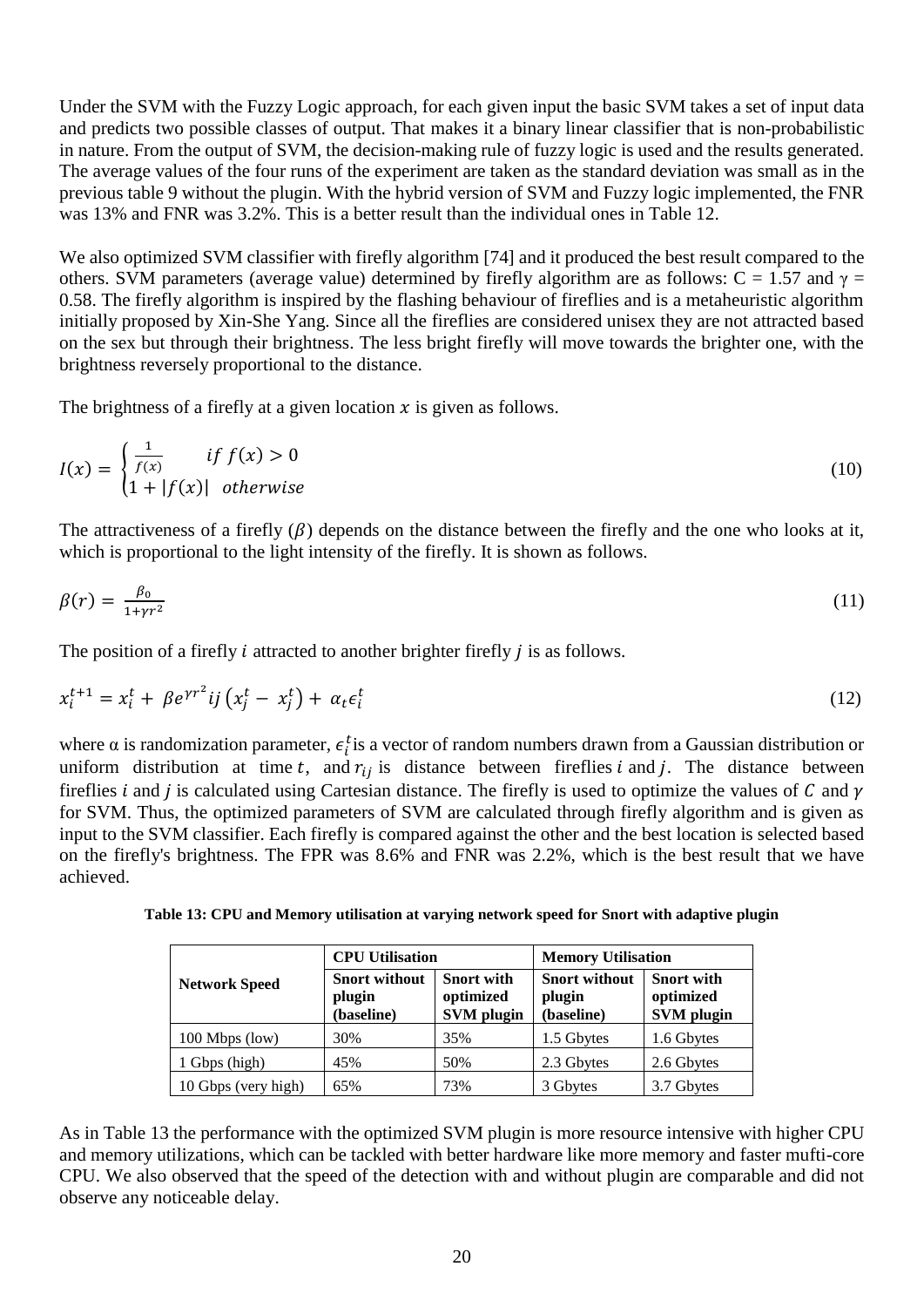### **8. CONCLUSION**

This study compared the performance of two open source IDSs, namely Snort and Suricata. They were both proved to be efficient and high performing IDS, though each had its own strengths and weaknesses. The analysis of the experiment results showed that Snort utilised less computational resources to process 10 Gbps network traffic whereas Suricata's utilisation was higher. Suricata processed a higher number of packets per second as compared to Snort, and both IDSs had a high rate of false positives alarms.

Experiment one showed that as a result of Suricata's multi-threaded architecture it required more memory and CPU resources than Snort. It was observed that the 4 cores CPU utilisation of Suricata was 10-15% higher than that of Snort. Suricata used an average 3.8 Gbyte of memory which exceeded Snort's memory utilisation by 600 Mbytes at 10 Gbps. On the analysis of Suricata's log files, it was observed that Suricata required higher computational resources to process network traffic due to the 3 detection stages in built within. The experiment results demonstrated that Suricata had a high ability to process 10 Gbps of network speed with minimum packet drop rate. It further showed that it could process high numbers of packets per second as compared to Snort. Snort is a lightweight single architecture IDS which utilised lower computational resources however it was less efficient in processing 10 Gbps of network speed. Furthermore, the experiment showed Snort had 60,866 packets/second average processing rate while Suricata's processing rate was superior at 82,223 packets/second. It was observed that to process an equal number of packets Snort required greater amount of memory to accommodate the huge volume of network traffic. Snort has added a multi-instance feature to its 2.9 release to address the limitation of single-thread and the version 3.0 stable release will be multithreaded by default. So, the performance can be better for Snort in the future.

Experiment two focused on the importance of detection accuracy of both IDSs. When legitimate and malicious traffic were combined and injected into Snort and Suricata, both IDSs triggered a high rate of false positive alarms. Snort triggered 55.2% FPR compared to Suricata's 74.3% FPR. The default rule set was configured for both IDSs to detect 7 types of malicious traffic; however, the rules used resulted in a high rate of false positive alarms being triggered. Comparatively Snort's FPR detection far exceeded that of Suricata. Both IDSs processed each type of attack differently, and the results showed Snort had a high detection accuracy and triggered only 6.7% FNR whereas Suricata triggered 16.7% FNR while processing the same malicious traffic.

Snort rule set successfully detected six of the seven different types of malicious traffic as compared to Suricata's four. Snort and Suricata's true positive detection rate was 99% in each type of malicious traffic detected. Upon further investigation of Suricata's log files, it was observed that Suricata detected fewer types of malicious traffic due to its incapability of detecting data link layer traffic. Snort has proved itself to be the superior IDS in various aspects however it still triggers a high rate of false positive alarms. To mitigate this problem, machine learning techniques were introduced and an adaptive plug-in was developed to operate in parallel with the Snort rule set. The empirical study conducted sets out to find which machine learning algorithm (MLA) is superior in reducing the false positive alarms. The performance of five different MLAs was compared by using three different datasets in Weka data mining software. The results demonstrated that Support Vector Machine (SVM) was the superior MLA as it reduced the false positive rate to a greater degree than the other MLAs evaluated. SVM showed a high detection rate average of 96% and a low false positive rate average of 3%. A detection accuracy average of 95% was recorded for SVM. The Snort adaptive plugin initially used SVM to reduce the false positive alarms (to 16.9%). The hybrid approach of SVM with Fuzzy logic produced a better detection accuracy with the FPR as 13% and FNR as 3.2%. The best result was achieved while using optimized SVM with firefly algorithm with the FPR as 8.6% and FNR as 2.2%. We would like to extend this work further for other intrusion detection systems and with other possible hybrid approaches to machine learning and fine-tuning of parameters where possible.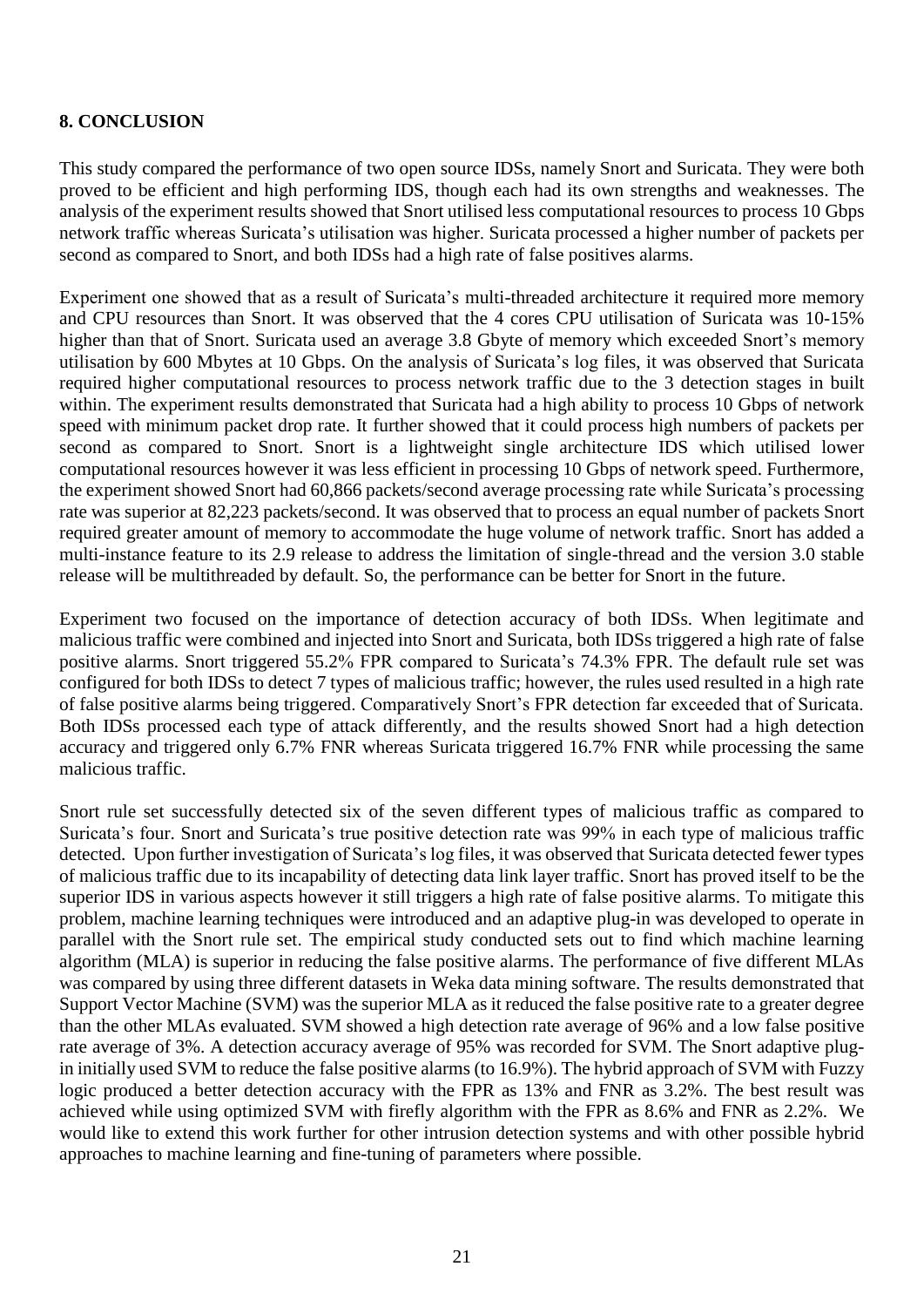#### **REFERENCES**

- [1] NIST, E. Aroms, NIST Special Publication 800-94 Guide to Intrusion Detection and Prevention Systems (Idps), CreateSpace, Paramount, CA, 2012.
- [2] M. Pihelgas, A comparative analysis of open source intrusion detection systems, Tallinn University of Technology, Estonia, 2012 (Master's thesis).
- [3] G. Khalil, Open Source IDS High Performance Shootout, InfoSec Reading Room, SANS Institute, UK, 2015, pp. 1–21.
- [4] Snort, 2014. Available at: https://www.snort.org/ (Accessed: 10 June 2016).
- [5] Suricata, 2014. Available at: https://suricata-ids.org/ (Accessed: 10 June 2016).
- [6] J. Frank, Artificial intelligence and intrusion detection: Current and future directions, in: Proceedings of the 17th National Computer Security Conference, October 1994.
- [7] Cheng-Yuan Ho, Yuan-Cheng Lai, I-Wei Chen, Statistical analysis of false positives and false negatives from real traffic with intrusion detection/prevention systems, IEEE Commun. Mag. 50 (3) (2012) 146–154.
- [8] E. Albin, N.C. Rowe, A realistic experimental comparison of the suricata and snort intrusion-detection systems, in: 2012 26th International Conference on Advanced Information Networking and Applications Workshops (WAINA), 2012, pp. 122–127.
- [9] X. Wang, A. Kordas, L. Hu, M. Gaedke, D. Smith, Administrative evaluation of intrusion detection system, in: Proceedings of the 2nd Annual Conference on Research in Information Technology, RIIT '13, ACM, New York, NY, USA, 2013, pp. 47–52.
- [10] W. Bulajoul, A. James, M. Pannu, Network intrusion detection systems in high-speed traffic in computer networks, in: 2013 IEEE 10th International Conference on e-Business Engineering (ICEBE), 2013, pp. 168– 175.
- [11] Z. Trabelsi, S. Zeidan, IDS performance enhancement technique based on dynamic traffic awareness histograms, in: IEEE International Conference on Communications (ICC), 2014, pp. 975–980.
- [12] A. Saboor, M. Akhlaq, B. Aslam, Experimental evaluation of Snort against DDoS attacks under different hardware configurations, in: 2013 2nd National Conference on Information Assurance (NCIA), 2013, pp. 31– 37.
- [13] M.B. Shahbaz, X. Wang, A. Behnad, J. Samarabandu, On efficiency enhancement of the correlation-based feature selection for intrusion detection systems, in: 2016 IEEE 7th Annual Information Technology, Electronics and Mobile Communication Conference (IEMCON), Vancouver, 2016, pp. 1–7.
- [14] A. Alhomoud, R. Munir, J.P. Disso, I. Awan, A. Al-Dhelaan, Performance evaluation study of intrusion detection systems, in: Proceedings of the 2nd International Conference on Ambient Systems, Networks and Technologies, ANT-2011/The 8th International Conference on Mobile Web Information Systems, MobiWIS 2011, Procedia Computer Science, Vol. 5, 2011, pp. 173–180.
- [15] E. Albin, A comparative analysis of the Snort and Suricata intrusion-detection systems, Naval Postgraduate School, Monterey, California, 2011, pp. 1–49 (Dissertation).
- [16] D. Zammit, A machine learning based approach for intrusion prevention using honeypot interaction patterns as training data, University of Malta, 2016, pp. 1–55 (Dissertation).
- [17] C. Huang, J. Xiongand, Z. Peng, Applied research on Snort intrusion detection model in the campus network, in: 2012 IEEE Symposium on Robotics and Applications (ISRA), 2012, pp. 596–599.
- [18] J. Victor, M.S. Rao, V.C.H. Venkaiah, IDS analysis and containment of false positive alerts, Int. J. Comput. Appl. 5 (8) (2010) 27–33.
- [19] J.S. White, T.T. Fitzsimmons, J.N. Matthews, Quantitative analysis of IDS: Snort and Suricata, Proc. SPIE 8757 (2013) 1–13.
- [20] Guofei Gu, Wenke Lee, An information-theoretic measure of IDS capability, in: College of Computing Technical reports, Georgia Institute of Technology, Atlanta, 2010, pp. 1–21.
- [21] K. Hafeez, M. Masood, O. Malik, Z. Anwar, LASSP: A logic analyzer for tweaking snort security and performance, in: 2010 6th International Conference on Emerging Technologies (ICET), 2010, pp. 240–245.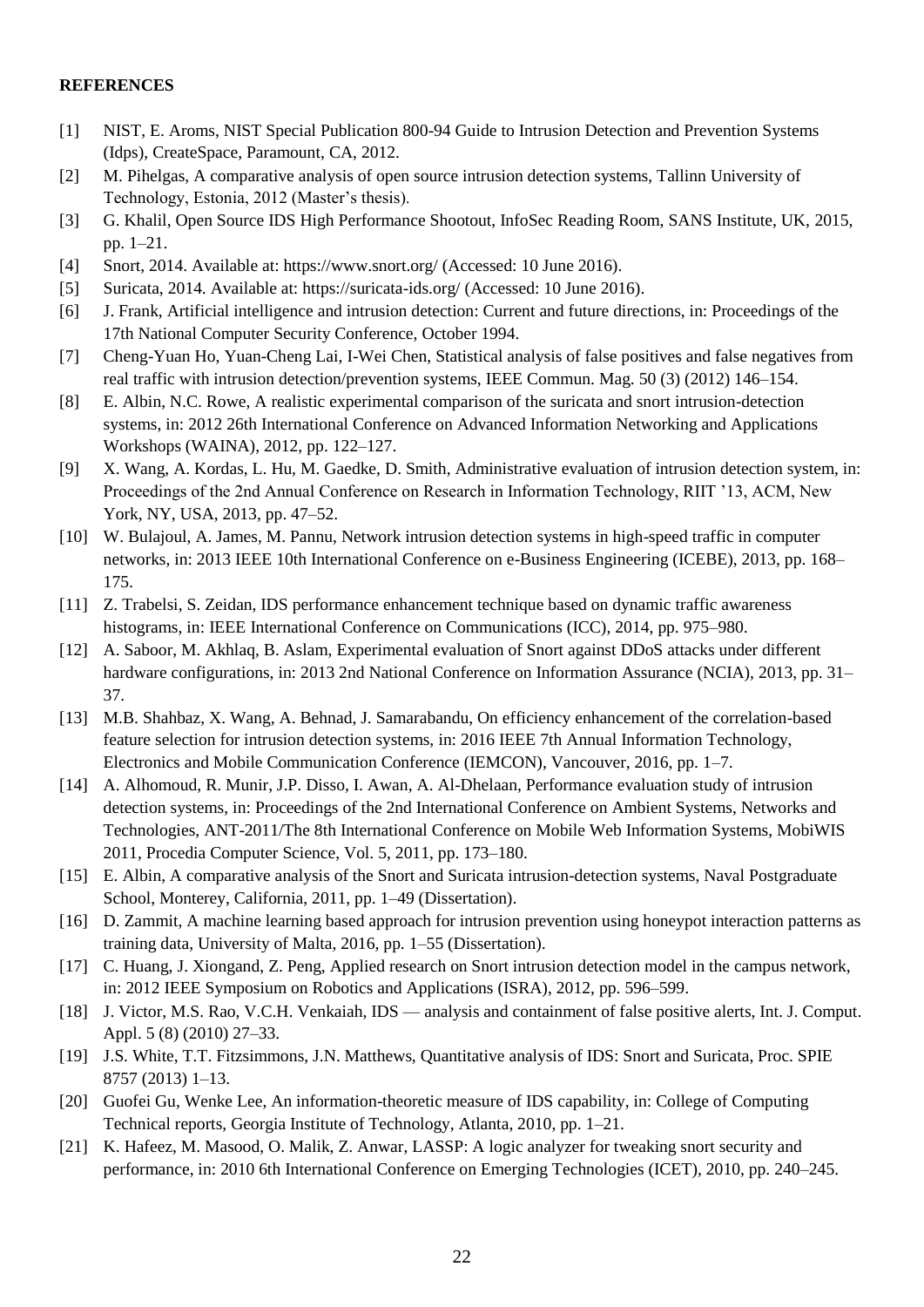- [22] H. Jiang, G. Zhang, G. Xie, K. Salamatian, L. Mathy, Scalable high-performance parallel design for network IDS on many-core processors, in: Proceedings of the Ninth ACM/IEEE Symposium on Architectures for Networking and Communications Systems, San Jose, California, USA, IEEE Press, Piscataway, NJ, USA, 2013, pp. 137–146.
- [23] A. Munoz, S. Sezer, D. Burns, G. Douglas, An approach for unifying rule based deep packet inspection, in: 2011 IEEE International Conference on Communications (ICC), 2011, pp. 1–5.
- [24] R. Padmashani, S. Sathyadevan, D. Dath, BSnort IPS better snort intrusion detection/prevention system, in: 2012 12th International Conference on Intelligent Systems Design and Applications (ISDA), 2012, pp. 46-51.
- [25] A. Papadogiannakis, M. Polychronakis, E.P. Markatos, Improving the accuracy of network IDS under load using selective packet discarding, in: Proceedings of the Third European Workshop on System Security, Paris, France, ACM, New York, NY, USA, 2010, pp. 15–21.
- [26] K. Salah, A. Qahtan, Boosting throughput of Snort NIDS under Linux, in: 2008 International Conference on Innovations in Information Technology, 2008 IIT, 2008, pp. 643–647.
- [27] K. Thongkanchorn, S. Ngamsuriyaroj, V. Visoottiviseth, Evaluation studies of three IDS under various attacks and rule sets, in: 2013 IEEE Region 10 Conference (31194), TENCON 2013, 2013, pp. 1–4.
- [28] N. Heikura, Analyzing offensive and defensive networking tools in a laboratory environment, Tampere University of Technology, Finland, 2015 (Master of Science thesis).
- [29] M. Agarwal, A. Singh, Metasploit Penetration Testing Cookbook, second ed. Packt Publishing, Birmingham, UK, 2013, pp. 1–320.
- [30] Stephen Northcutt, Judy Novak, Network Intrusion Detection, third ed. New Riders Publishing, Indianapolis, 2003 pp. P79, P401–404.
- [31] Armitage, Fast and easy hacking, 2014. Available at: http://www.fastandeasyhacking.com/manual (Accessed: 15 December 2016).
- [32] T.M. Mitchell, Machine Learning, first ed. McGraw-Hill, Inc., New York, NY,USA, 1997.
- [33] Weka, Weka 3: Data Mining Software in Java, 2016. [Online] Available at: https://www.cs.waikato.ac.nz/ml/weka/ (Accessed: October 2016).
- [34] Y. Meng, The practice of using machine learning for network anomaly intrusion detection, in: International Conference on Machine Learning and Cybernetics (ICMLC), 2011, pp. 576–581.
- [35] Y. Meng, L. Kwok, A case study: Intelligent false alarm reduction using fuzzy if-then rules in network intrusion detection, in: 2012 9th International Conference on Fuzzy Systems and Knowledge Discovery (FSKD), 2012, pp. 505–509.
- [36] Y. Meng, L. Kwok, Towards an information-theoretic approach for measuring intelligent false alarm reduction in intrusion detection, in: 2013 12th IEEE International Conference on Trust, Security and Privacy in Computing and Communications (TrustCom), 2013, pp. 241–248.
- [37] S.M. Giray, A. Polat, Evaluation and comparison of classification techniques for network intrusion detection, in: IEEE 13th International Conference on Data Mining Workshops (ICDMW), 2013, pp. 335–342.
- [38] C. Modi, D. Patel, B. Borisanya, A. Patel, M. Rajarajan, A novel framework for intrusion detection in cloud, in: Proceedings of the Fifth International Conference on Security of Information and Networks, Jaipur, India, ACM, New York, NY, USA, 2012, pp. 67–74.
- [39] A.L. Buczak, E. Guven, A survey of data mining and machine learning methods for cyber security intrusion detection, IEEE Commun. Surv. Tutor. 18 (2) (2016) 1153–1176.
- [40] Pingjie Tang, Rong-an Jiangand, Mingwei Zhao, Feature selection and design of IDS based on k-Means and triangle area support vector machine, in: 2010 ICFN '10 Second International Conference on Future Networks, 2010, pp. 144–148.
- [41] KDD, KDD Cup 1999 data, in: Third International Knowledge Discovery and Data Mining Tools Competition, Information and Computer Science, University of California, Irvine, 1999.
- [42] B. Shanmugam, N.B. Idris, Improved IDS using fuzzy logic for detecting anomaly and misuse type of attacks, in: 2009 International Conference of Soft Computing and Pattern Recognition, SOCPAR '09, 2009, pp. 212– 217.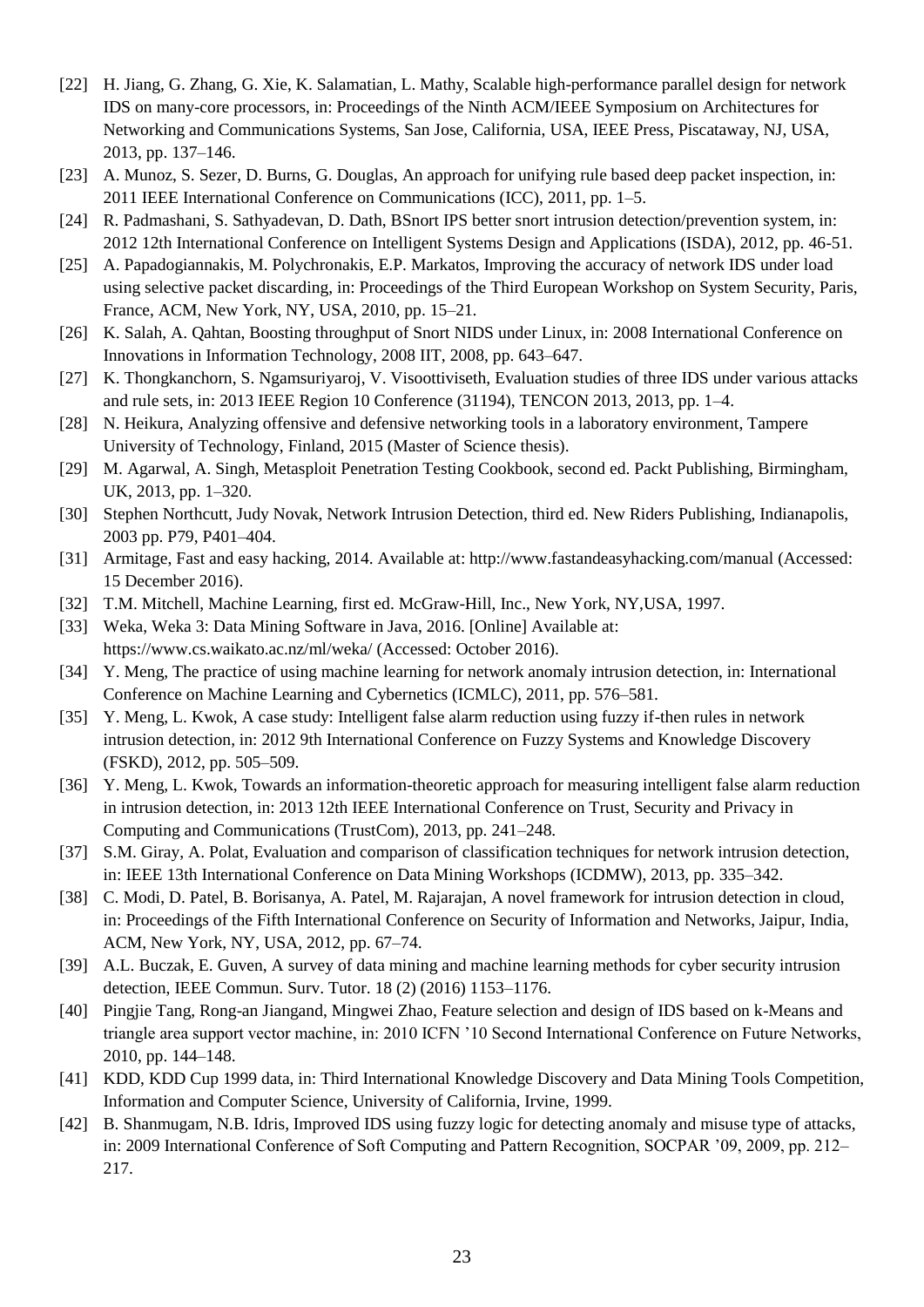- [43] I. Firdausi, C. Lim, A. Erwin, A. Nugroho, Analysis of machine learning techniques used in behavior-based malware detection, in: 2010 Second International Conference on Advances in Computing, Control and Telecommunication Technologies (ACT), 2010, pp. 201–203.
- [44] D.M. Farid and M.Z. Rahman, Learning intrusion detection based on adaptive bayesian algorithm, in: 2008 11th International Conference on Computer and Information Technology, Khulna, 2008, pp. 652–656.
- [45] P. Gaonjur, N.Z. Tarapore, S.G. Pukale, M.L. Dhore, Using neuro-fuzzy techniques to reduce false alerts in IDS, in: 2008 ICON 2008 16th IEEE International Conference on Networks, 2008, pp. 1–6.
- [46] DARPA IDDS (2000), DARPA intrusion detection data sets. http://www.ll.mit.edu/ideval/data/ (Accessed: October 2016).
- [47] C. Kolias, G. Kambourakis, A. Stavrou, S. Gritzalis, Intrusion detection in 802, IEEE Commun. Surv. Tutor. 18 (1) (2015) 184–208.
- [48] Y. Zhang, L. Wang, W. Sun, R.C. Green, M. Alam, Distributed intrusion detection system in a multi-layer network architecture of smart grids, IEEE Trans. Smart Grid 2 (4) (2011) pp. 796, 808.
- [49] C. Sinclair, L. Pierce, S. Matzner, An application of machine learning to network intrusion detection, in: 15th Annual Computer Security Applications Conference, 1999, ACSAC '99, Proceedings, 1999, pp. 371, 377.
- [50] D. Endler, Intrusion detection. Applying machine learning to Solaris audit data, in: 14th Annual Computer Security Applications Conference, Proceedings, 1998, pp. 268–279.
- [51] H. Chen, D.H. Summerville, Y. Chen, Two-stage decomposition of SNORT rules towards efficient hardware implementation, in: 7th International Workshop on Design of Reliable Communication Networks, DRCN 2009, Washington DC, 2009, pp. 359–366.
- [52] T.P. Fries, Fuzzy clustering of network traffic features for security, in: 2015 IEEE 5th Symposium on Large Data Analysis and Visualization (LDAV), Chicago, IL, 2015, pp. 127–128.
- [53] T. Mehmood, H.B.M. Rais, SVM for network anomaly detection using ACO feature subset, in: 2015 International Symposium on Mathematical Sciences and Computing Research (iSMSC), Ipon, 2015, pp. 121– 126.
- [54] T. Pietraszek, A. Tanner, Data mining and machine learning—towards reducing false positives in intrusion detection, Inf. Secur. Techn. Rep. 10 (3) (2005) 169–183.
- [55] Ren Hui Gong, M. Zulkernine, P. Abolmaesumi, A software implementation of a genetic algorithm based approach to network intrusion detection, in: 2005 Sixth International Conference on Software Engineering, Artificial Intelligence, Networking and Parallel/Distributed Computing, 2005 and First ACIS International Workshop on Self-Assembling Wireless Networks. SNPD/SAWN, 2005, pp. 246–253.
- [56] F.N.M. Sabri, N.M. Norwawi, K. Seman, Hybrid of rough set theory and artificial immune recognition system as a solution to decrease false alarm rate in IDS, in: 2011 7th International Conference on Information Assurance and Security (IAS), 2011, pp. 134–138.
- [57] P. Sangkatsanee, N. Wattanapongsakorn, C. Charnsripinyo, Practical real-time intrusion detection using machine learning approaches, Comput. Commun. 34 (18) (2011) 2227–2235.
- [58] S. Thaseen, C.A. Kumar, An analysis of supervised tree based classifiers for IDS, in: 2013 International Conference on Pattern Recognition, Informatics and Mobile Engineering (PRIME), 2013, pp. 294–299.
- [59] W. Tylman, Misuse-based intrusion detection using Bayesian networks, in: 2008 DepCos-RELCOMEX '08 Third International Conference on Dependability of Computer Systems, 2008, pp. 203–210.
- [60] M. Valipour, M.E. Banihabib, S.M.R. Behbahani, Comparison of the ARMA, ARIMA, and the autoregressive artificial neural network models in forecasting the monthly inflow of Dez dam reservoir, J. Hydrol. 476 (2013) 433–
- [61] 441.
- [62] M. Valipour, How much meteorological information is necessary to achieve reliable accuracy for rainfall estimations? Agriculture 6 (4) (2016) 53–61.
- [63] M. Valipour, M.A.G. Sefidkouhi, M. Raeini-Sarjaz, Selecting the best model to estimate potential evapotranspiration with respect to climate change and magnitudes of extreme events, Agric. Water Manag. 180 (Part A) (2017) 50–60.